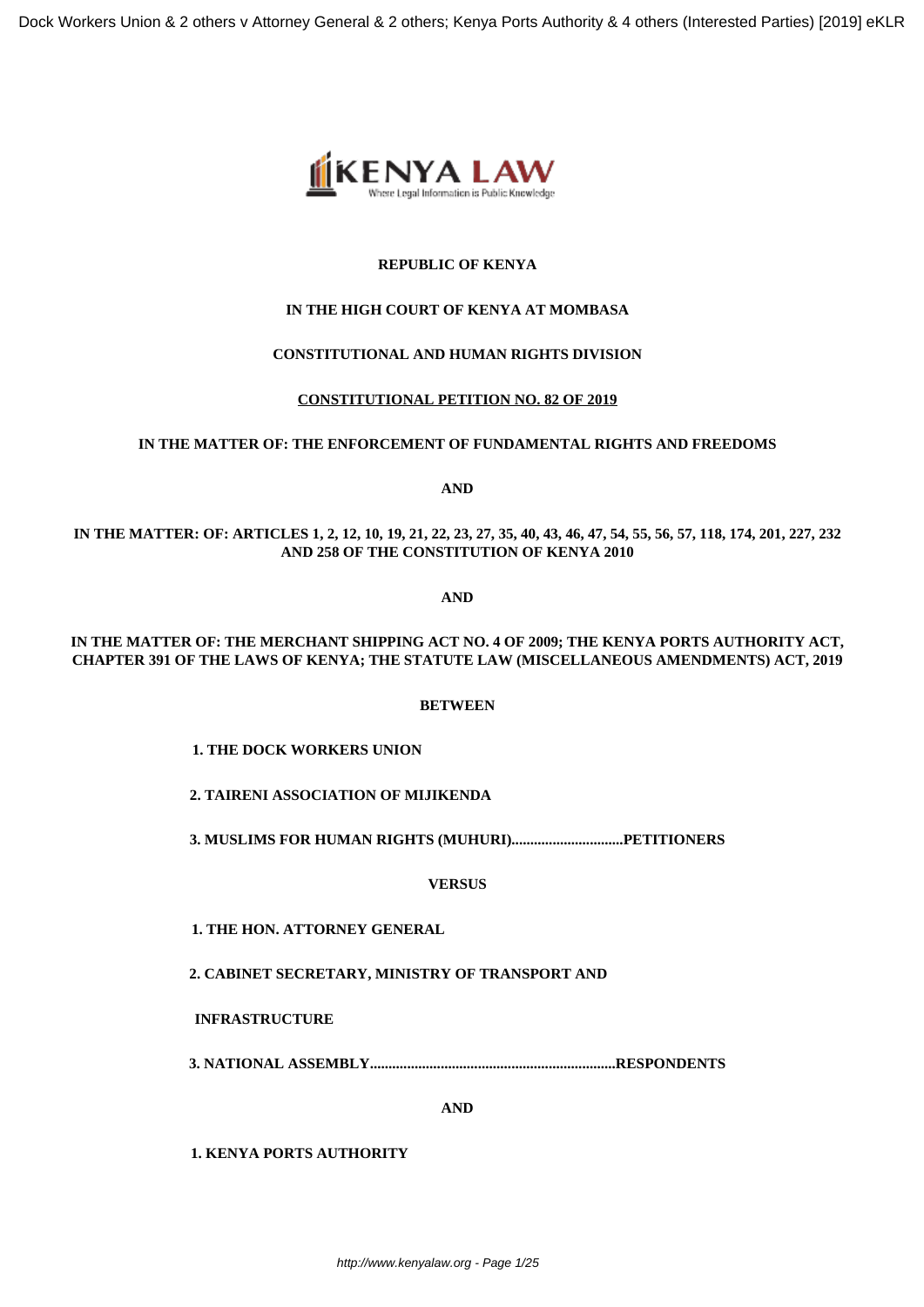### **2. MEDITERRANEAN SHIPPING COMPANY**

### **3. KENYA SEAFARERS WELFARE ASSOCIATION**

### **4. SEAFARERS UNION OF KENYA**

### **5. MOHAMMED MAWIRA..................................................INTERESTED PARTIES**

### **JUDGMENT**

### **Introduction**

1. The 1<sup>st</sup> Petitioner is a Workers Union whose members work in various capacities at the Kenya Ports Authority in Mombasa and elsewhere in the country, while the  $2<sup>nd</sup>$  Petitioner is a registered community group based in Mombasa.

2. The 1<sup>st</sup> Respondent is the Hon. The Attorney General of the Republic of Kenya, while the 2<sup>nd</sup> Respondent is Cabinet Secretary, Ministry of Transport and Infrastructure. The 3<sup>rd</sup> Respondent is the National Assembly of Republic of Republic of Kenya.

3. The 1<sup>st</sup> Interested Party is a State Corporation while the  $2<sup>nd</sup>$  Interested Party is a limited liability company. The  $3<sup>rd</sup>$  and  $4<sup>th</sup>$ Interested Parties are welfare associations while the 5<sup>th</sup> Interested Party is a person adult of sound mind.

#### **The Petitioners' Case**

4. By the petition dated and filed herein on 15/7/19 the Petitioners aver that shipping and port activities in the Republic of Kenya are regulated by various statutes among them the Kenya Ports Authority Act and the Merchant Shipping Act, 2009 (The Act). The Act was enacted to make provision for the registration and licensing of Kenyan ships, to regulate proprietary interests in ships, the training and the terms of engagement of masters and seafarers and matters ancillary thereto, to provide for the prevention of collisions, the safety of navigation, the safety of cargo, carriage of bulk and dangerous cargo, ship ownership, inquiries and investigations into marine casualties; to make provision for the control, regulation and orderly development of merchant shipping and related services; generally to consolidate the law relating to shipping; and for connected purposes.

5. The Petitioners point out that the Act imposed restrictions on ship owners from providing certain services set out in Section 16, which provides:

**"(1) No owner of a ship or person providing the service of a shipping line shall, either directly or indirectly, provide in the maritime industry the service of crewing agencies, pilotage, clearing and forwarding agent, port facility operator, shipping agent, terminal operator, container freight station, quay side service provider, general ship contractor, haulage, empty container depots, ship chandler or such other service as the Minister may appoint under Section 2.**

**(2) Any person who contravenes the provisions of subsection (1) commits an offence and shall be liable to a fine not exceeding one million shillings or to imprisonment for a term not exceeding three years, or both such fine and imprisonment."**

6. The Petitioners state that early this year, the  $3<sup>rd</sup>$  Respondent sought to amend the above provision through the Statute Law (Miscellaneous Amendments) Bill (National Assembly Bill No. 21 of 2019) (The Bill). In the Bill, the 3rd Respondent introduced Section 16 (1A) which provided:

### **"(1A) The provisions of subsection (1) shall not apply to a shipping line wholly owned by the Government."**

7. On the 13/7/19, the 3rd Respondent passed the Bill which was presented to the President for Assent. However, in exercise of his powers under Article 115 (i)(b) of the Constitution, the President, by way of a Memorandum dated 18/6/19 referred the Bill back to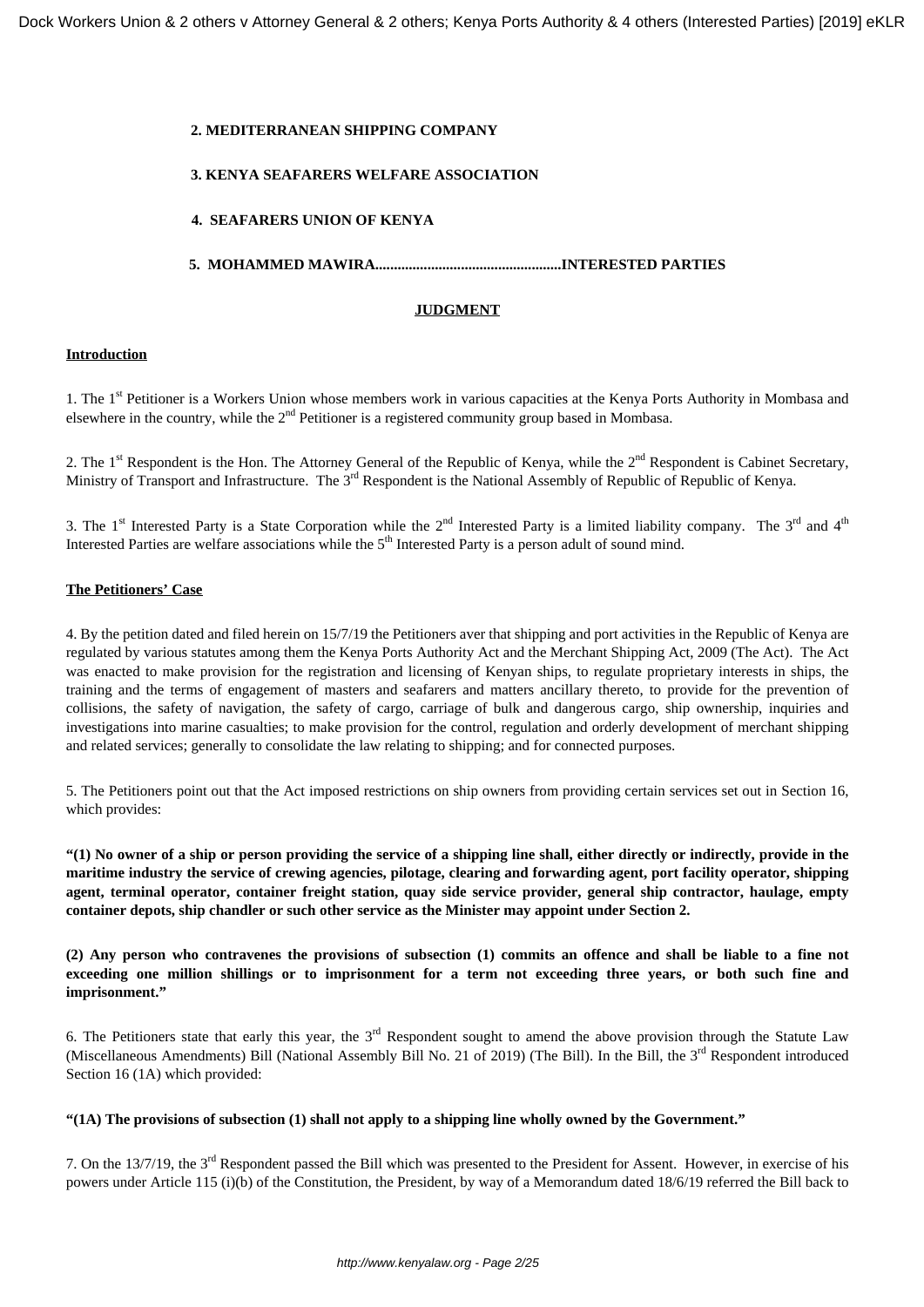the 3<sup>rd</sup> Respondent for reconsideration. The President had therein expressed his reservations on the provisions relating to the Act, powers granted to the 2<sup>nd</sup> Respondent in regard to granting exemptions to shipping lines owned by the Government. Subsequently, the  $3<sup>rd</sup>$  Respondent acceded to the President's recommendation and passed the Bill and on the  $4/7/19$ . The President assented to the Bill thereby introducing Section 16 (1A) which stipulates:

### **"(1A) The provisions of subsection (1) shall not apply to a shipping line owned or controlled by the Government."**

8. The Petitioners contended that in the year 2014 the government initiated a process for procurement of a firm to operate and manage part of port of Mombasa. However, the said process did not materialise. But sometime in 2019 the Petitioners learnt through the press that the government had entered into a Memorandum of Understanding (MOU) between the 2<sup>nd</sup> Respondent and the 2nd Interested Party, whereby the later was granted rights to manage and operate the Container Terminal Two CT 2. The Petitioners then sought for further information on the alleged MOU from the 1<sup>st</sup> Interested Party who informed them that they had referred the issue to the Parent Ministry. The Petitioners contended that there was no further communication in respect of the MOU from either the Parent Ministry or the 1<sup>st</sup> Interested Party.

9. The Petitioners are aggrieved by the new amendments to the Act, and take issue with the manner in which the Government purported to enter into the MOU with respect to CT 2. They allege that the amendments and the MOU were done contrary to the Constitution of Kenya, 2010, and threatened violation of the fundamental rights and freedoms of the Petitioners and the people of Mombasa County in general.

#### **Legal Foundation of the Petition**

10. The petition is centrally pivoted on Articles 10, 21, 22(1), 35, 43, 46, 55, 118, 174, 258 of the Constitution to the extent that these articles preserve access to justice, socio-economic rights, access to information, public participation and protection of fundamental rights and freedoms, and devolution.

11. It is the Petitioners' case that their rights and those for whom they have filed this petition have been violated by the Respondents in association with some of the Interested Parties. The Petitioners aver that the passage of and introduction and passage of Section 16 (1A) of the Act is unconstitutional. They aver that the reservations by the President were neither subjected to public participation nor were the Petitioners involved in the same.

12. The Petitioners contend that they have been denied access to information regarding the MOU by the Respondents and the  $1<sup>st</sup>$ Interested Party contrary to Article 35 of the Constitution.

13. Arising from above grievances, the Petitioners pray for the following orders:

**(i) A Declaration does issue that the Memorandum of Understanding entered into between the Government of Kenya, vide the Ministry of Transport and Infrastructure and the Mediterranean Shipping Company over part of the Terminal at the Port of Mombasa is illegal and unConstitutional and contrary to Articles 10, 12(1), 21, 27, 35, 40, 43, 46, 47, 54, 55, 56, 57, 73, 118, 174, 201, 227 and 232 of the Constitution of Kenya, 2010.**

**(ii) A Declaration does issue that the new amendments to the Merchant Shipping Act vide the Statue Law (Miscellaneous Amendments) Act, 2019 is illegal and unConstitutional and contrary to Articles 10, 12(1), 21, 27, 35, 40, 43, 46, 47, 54, 55, 56, 57, 73, 118, 174, 201, 227 and 232 of the Constitution of Kenya, 2010.**

**(iii) An Order awarding costs of the petition to the Petitioners.**

### **(iv) Any other or further ores, writs ad directions this Court considers appropriate and just to grant for the purpose of the enforcement of the Petitioners fundamental rights and freedoms.**

14. The petition is supported by affidavits of **Simon K. Sang**, **David Mzungu Shume** and **Peter Ponda Kadzeha.** The 3rd Petitioner was struck out from the petition and has not participated in this petition.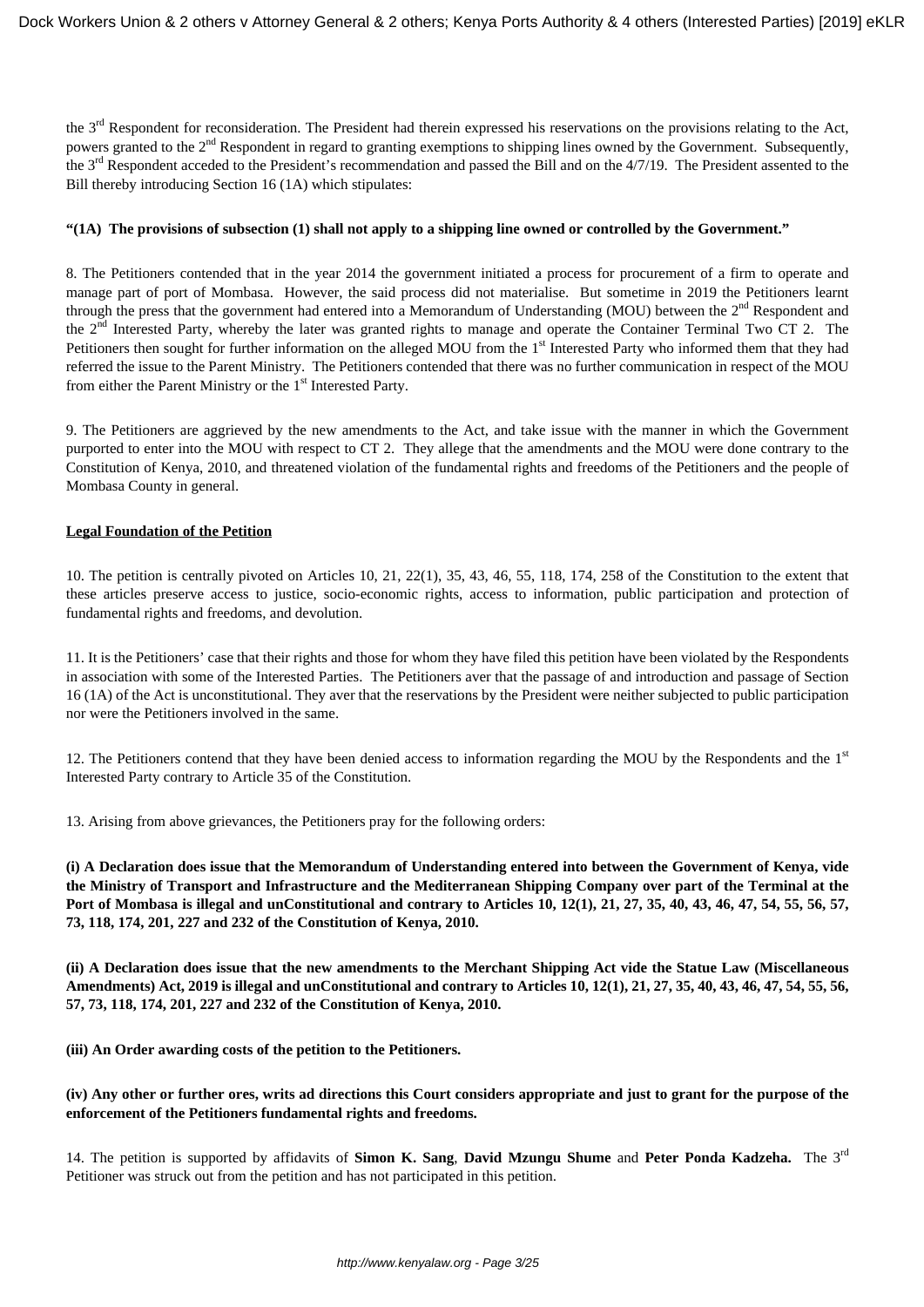#### **The Response**

15. The petition is opposed by the Respondents and the  $1<sup>st</sup>$  to  $4<sup>th</sup>$  Interested Parties, while the  $5<sup>th</sup>$  Interested Party supports the petition.

### **1 st Respondent's Case**

16. In opposing the petition, the 1<sup>st</sup> Respondent filed a Replying Affidavit sworn by Mr. Kennedy Ogeto, the Solicitor General on  $7/8/19$ . The  $1<sup>st</sup>$  Respondent denies the allegations by the Petitioners that there was no public participation in effecting the aforesaid amendment to the Act. Mr. Ogeto deponed to sequence leading to what he referred to as public participation in the process as follows:

(i) The Bill was published on 29/3/19 and first read on 3/4/19. It was thereafter committed to the respective Departmental Committees for consideration and facilitation of public participation pursuant to Standing Order 127 of the National Assembly Standing Orders.

- Mr. Ogeto further stated that the relevant Committee received Memoranda from seven stakeholders namely –
- (a) The Task Catering Institute
- (b) The Coastal Parliamentary Group
- (c) Mr. Nyainda Paul Henry
- (d) Seafarers Union of Kenya
- (e) Hon. Mohamed Faki, Senator Mombasa County
- (f) Maritime Industry Associations; and
- (g) The State Department for Shipping and Maritime Affairs

He confirmed that the Bill was passed on 13/6/19.

17. The  $1<sup>st</sup>$  Respondent's case is that the maritime industry associations submitted their written memorandum in support of the amendment. The  $1<sup>st</sup>$  Respondent states that the Petitioners are merely challenging the Constitutional prerogative of the  $3<sup>rd</sup>$ Respondent in exercising its delegated sovereign function of legislation without stating with specific clarity how the impugned amendments have breached any provision of the Constitution.

18. It is the 1<sup>st</sup> Respondent's case that Article 115 of the Constitution allows the President to exercise his powers of referral of bills to 3<sup>rd</sup> Respondent without usurping the latter's legislative role. In exercise of these powers the President noted his reservations and made recommendation on the Bill which the 3<sup>rd</sup> Respondent approved and passed. It was the 1<sup>st</sup> Respondent's case that the President regarded the amendment as crucial in reviving the Kenya National Shipping Line (KNSL) to facilitate collaboration with critical partners to enhance competitiveness in regional and global shipping markets in tandem with the international practice. The 1<sup>st</sup> Respondent denied any allegations that CT 2 was being privatized, and states that the reorganization is meant to bring on board a government entity to manage CT 2 with a view to improve efficiency and offering education, training, employment and business opportunities.

### **2 nd Respondents Case**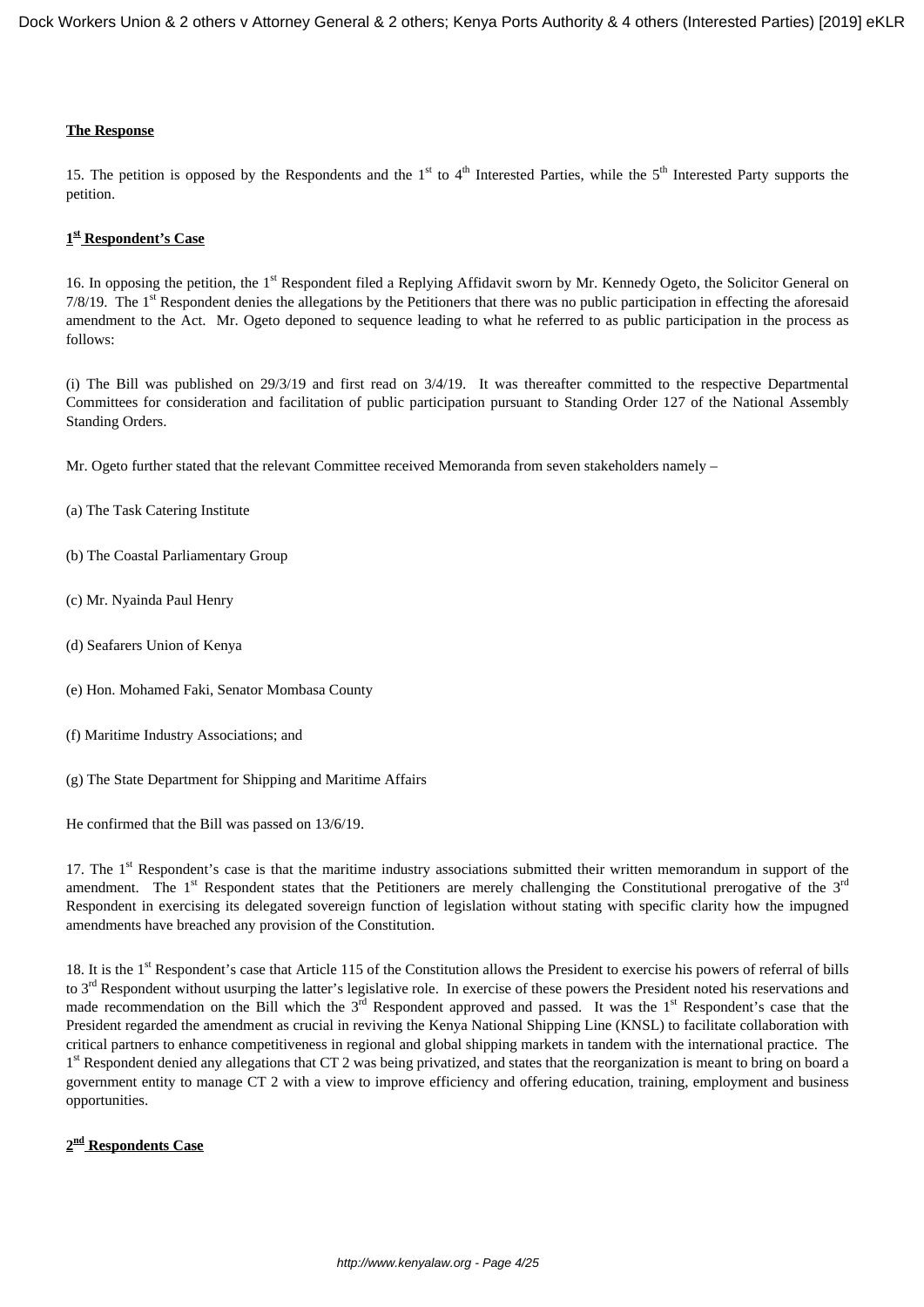19. The  $2<sup>nd</sup>$  Respondent opposed the Petition vide a Replying Affidavit sworn by Josephine Onunga on 7/8/19. The deponent is the Secretary Administration, in the State Department for Shipping and Maritime, in the Ministry of Transport.

20. The Department is responsible for the operationalization and revival of KNSL. The 2<sup>nd</sup> Respondent reiterates the position taken by the 1<sup>st</sup> Respondent. In addition, the 2<sup>nd</sup> Respondent faults the Petitioners for not annexing the impugned Act. As such the Petitioners cannot benefit from the orders sought. The  $2<sup>nd</sup>$  Respondent denies that the effect of the said amendment is to hand over the operations of the CT 2 to a private entity whereas it is clear that the amendment removes the restriction and exempts government owned or controlled entities from the provisions of Section 16 (1) of the Act. Further, the  $2<sup>nd</sup>$  Respondent contended that by virtue of the constitutionality of laws made by Parliament the onus was on the Petitioners to prove otherwise, the burden which the Petitioners have not discharged. It was the  $2<sup>nd</sup>$  Respondent's case that the Bill having been subjected to public participation earlier, there was no further requirement or constitutional obligation to again subject the President's reservation to public participation.

21. It is the  $2<sup>nd</sup>$  Respondent's case that the MOU was a framework for the revival of KNSL wherein the government had majority shareholding through the 1<sup>st</sup> Respondent. The import of the MOU was to allow reorganization of port services through KNSL for efficiency, job creation, and to increase Kenya's competiveness in maritime services.

22. The  $2<sup>nd</sup>$  Respondent urged the Court to give difference to doctrine of separation of powers and refrain from declaring policy and legislative functions by the Executive and the Legislature as unconstitutional.

# **3 rd Respondent's Case**

23. The 3rd Respondent opposed the petition vide the replying affidavit sworn by **Michael Sialai,** on 8/8/19. He avers that the Petitioners' prayers threaten the legislative role of Parliament and specifically Articles 1(1), 94 and 95 of the Constitution and restricts the 3<sup>rd</sup> Respondent from carrying out its constitutional mandate as per Article 95 (3) of the Constitution. As such the petition contravenes Article 109 of the Constitution.

24. The 3<sup>rd</sup> Respondent re-affirms the depositions on behalf of the 1<sup>st</sup> and 2<sup>nd</sup> Respondent in relation to the process of passing the Bill and ultimate enactment of the impugned Section 16 (1A) of the Act. To support its position, it produced copies of memoranda by various stakeholders, the reports of the relevant Committee and the President's Memorandum.

25. It is the 3<sup>rd</sup> Respondent's case that the correct procedure was followed when the Bill was referred back by the President. In that case the 3rd Respondent may amend the bill in light of the President's reservations or pass the same a second time without amendments. That the amendment to the Act was passed in accordance with the Constitution and the  $3<sup>rd</sup>$  Respondent's Standing Orders.

# **Interested Parties**

# **1 st Interested Party's Case**

26. The 1st Interested Party opposed the Petition vide a Replying Affidavit sworn by **Addraya Dena** on 8/8/19 and a Preliminary Objection dated 18/7/19. It is the 1st Interested Party's case that this Court has no jurisdiction to entertain the petition as the issue is purely of a commercial nature on the reorganization of KNSL in which 1<sup>st</sup> Interested Party is a majority shareholder. That the Petitioners had not specifically demonstrated how their rights had been infringed.

# **2 nd Interested Party's Case**

27. The 2nd Interested Party opposed the petition vide a replying affidavit sworn by **Issa Muslim** on 8/8/19. Mr. Muslim is the Managing Director of Ocean Freight EA Limited which is a wholly owned subsidiary of the 2<sup>nd</sup> Interested Party.

28. The 2<sup>nd</sup> Interested Party contends that it is the world's second largest shipping line in terms of container vessel capacity operating more than 510 container vessels and has world's largest privately owned cruise ship division. Through capital contribution made in 1997 the  $2<sup>nd</sup>$  Interested Party became 47% shareholder in KNSL. The  $2<sup>nd</sup>$  Interested Party supported the case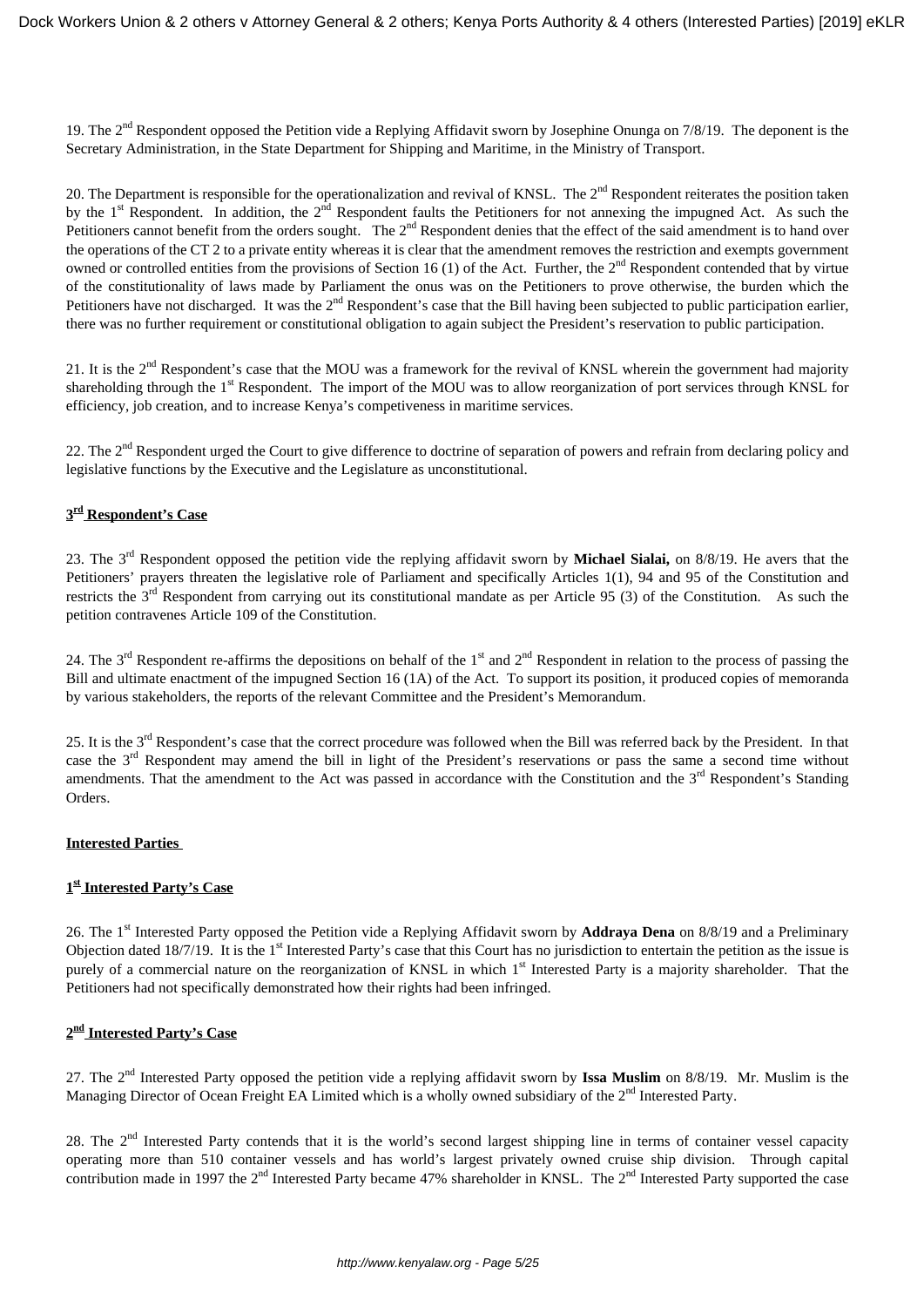by the Respondents and further contended that there was no privatization of CT 2 because privatization is a process carried out by a legal regime regulated by the Privatization Act which is not the case in this matter.

29. The 2nd Interested Party drew attention of this Court to conservatory orders issued in **High Court Petition No. 18 of 2010 Maersk Kenya Limited & 14 others vs. The Attorney General and 2 others** suspending the operation of Section 16 (1). Therefore, according to the  $2<sup>nd</sup>$  Interested Party, there was no longer any restrictions under Section 16 (1) and therefore the new amendment was in order.

30. On the MOU the  $2<sup>nd</sup>$  Interested Party's Case is that the same being a private arrangement between the parties to it, there was no need to subject it to public participation.

### **3 rd Interested Party's Case**

31. As regards the 3rd Interested Party Mzee Khamisi Athumani, its Secretary General swore a replying affidavit on 8/8/19 in opposition to the petition. Its case is that the Petitioners not being stakeholders in the Shipping or Maritime Sectors, are not bonafide litigants but mere fronts for other stakeholders to oppose the proposed reforms by the government in the Sector.

32. It is the 3<sup>rd</sup> Interested Party's case that whereas the economic value of Kenya's Maritime and shipping industries is considerable the people of Kenya are yet to derive significant benefits from them precisely because the historical reality is that these sectors are dominated by foreign organizations and their local subsidiaries. Despite the enactment of the Merchant Shipping Act No. 4 of 2009 with the objective to localize the Industry nothing so far has changed and the Government needed to make drastic measures to achieve the main objectives of the Act. The  $3<sup>rd</sup>$  Interested Party supports these initiatives by the Government. The  $3<sup>rd</sup>$  Interested Party states that by virtue of Article 12(1), 45 and 69(1) of the Constitution the Government is enjoined to take all legal, policy and economic measures to ensure that to the maximum extent possible Kenyans must be the principal beneficiaries of their natural resources because across the world citizenship counts for something in allocation of national resources and that amendment of Section 16 of the Merchant Shipping Act to introduce the impugned Section 16(1A) is a critical step to give Kenyan stakeholders a real stake in these lucrative sectors. The 3<sup>rd</sup> Interested Party avers that the impugned amendment was intended to realize the government's obligation under Articles 1, 43 and 95 of the Constitution in formulation of policies to secure economic development. The Petitioners had not specified how the impugned amendment and the MOU had violated the Constitution. In addition, since enactment in 2009, the Act had not achieved its objective and the amendment was geared towards filling that lacuna.

### **The 4th Interested Party's Case**

33. In response to the Petition, **Mr. Stephen Owaki** swore a replying affidavit on 8/8/19 and adopted his supporting affidavit of 17/7/19. The 4<sup>th</sup> Interested Party states that the process through which the impugned amendment was effected was procedural and lawful and did not breach the Constitution. As regards the MOU the  $4<sup>th</sup>$  Interested Party avers that the same has been in the public domain through public participation and educational fora and use of social and print media and that the Petitioners chose not to be involved. Further, that the 2<sup>nd</sup> Interested Party has already employed 100 Kenyans as seafarers and there was room for additional employment.

# **The 5th Interested Party's Case**

34. The 5<sup>th</sup> Interested Party in support of the Petition filed his replying affidavit sworn on 7/8/19. He relied on his supporting affidavit in support of his application to be enjoined as the  $5<sup>th</sup>$  Interested Party sworn on the 17/7/19. He contended that the MOU had been entered into secretly and in breach of Articles 10, 27 and 227 of the Constitution.

The 5<sup>th</sup> Interested Party states that the State has denied local contractors and industries an opportunity to provide services at the port of Mombasa yet they are the major employers of Kenyan youth. He urged the Court to allow the Petition.

### **Submissions**

35. The petition was canvassed through written submissions which were orally highlighted in Court.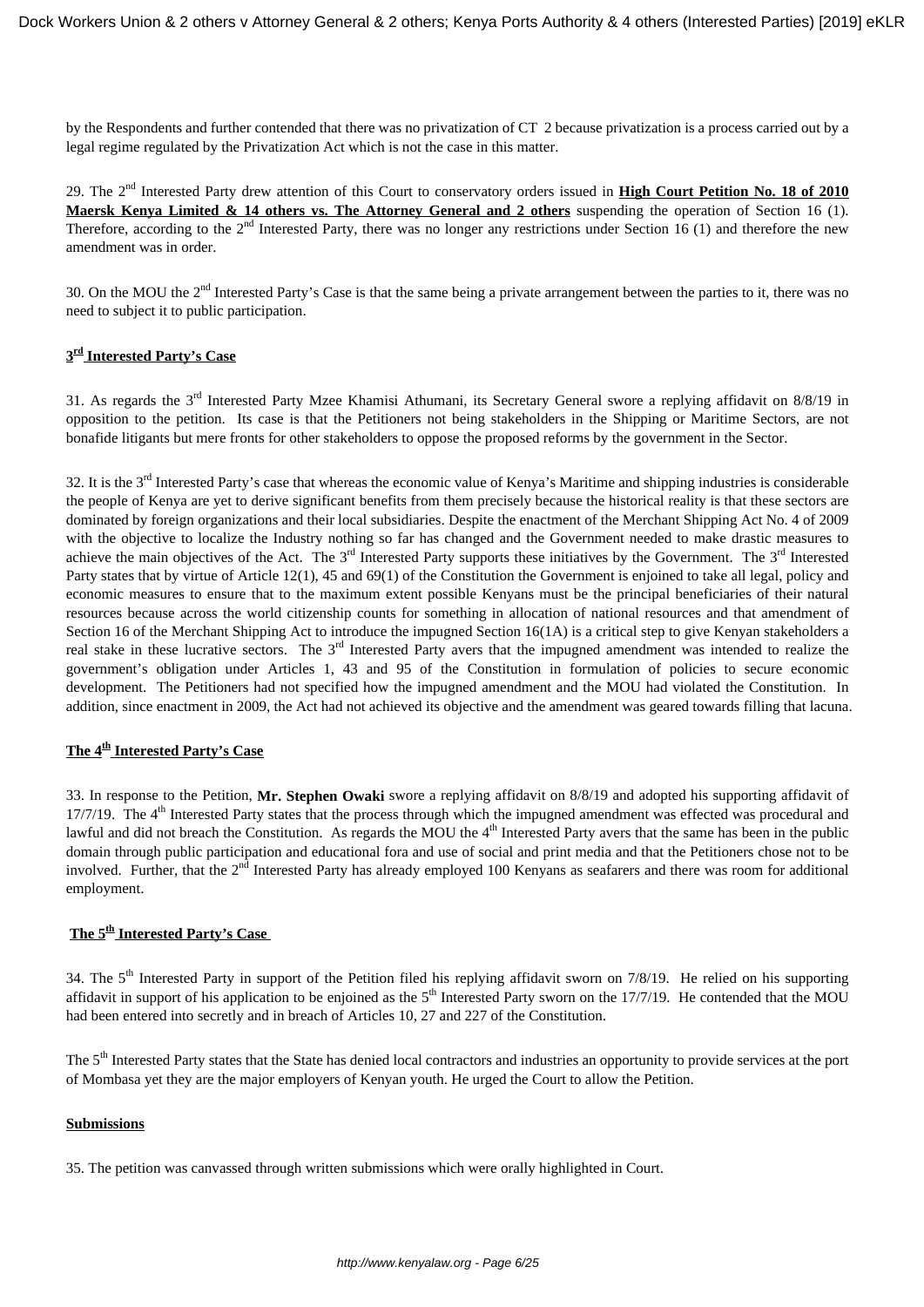#### **Petitioners Submissions**

36. **Mr. Nyandieka** and **Mr. Ochieng**, learned counsel for the Petitioners submitted that the Respondents have a duty to disseminate the information contained in the M.O.U without being prompted as provided under Article 10 of the Constitution. The failure by the state to publish and share the M.O.U with the public was in contravention of Article 35 of the Constitution. For authority **Mr. Nyandieka** cited **Mohamed Ali Baadi and Others vs. Attorney General & 11 Others, Petition No. 22 of 2012, [2018].**

37. On the issue of jurisdiction, the Petitioners submitted that this Court would be sitting on appeal of its own decision as the **Hon. Justice P. J. Otieno** had already ruled that the present Petition raised weighty constitutional issues and it was on that basis that this Bench was empaneled, thereby resolving the issue of jurisdiction. As to whether the M.O.U is illegal, unconstitutional and contrary to Articles the Constitution, the Petitioners submitted that the M.O.U lacked transparency, openness and public participation as the same is shrouded in mystery and the Petitioners have been left to stumble upon newspaper reports, advertisement, social media and online report to get information on the M.O.U on the transfer of CT 2. Mr. Ochieng submitted that the Constitution must be interpreted to give effect to our national values and principles that are an integral part in governance as was acknowledged in the cases of **Okiya Omtata Okoiti vs. County Government of Kiambu, Petition No. 48 Of 2018** and **Independent Electoral And Boundaries Commission (IEBC) vs. National Super Alliance (NASA) Kenya & 6 Others Civil Appeal No 224 Of 2017.**

38. Counsel submitted that there was blatant disregard of Article 227 of the Constitution as the state failed to employ a procurement process in line with the Constitution in handpicking the 2<sup>nd</sup> Interested Party discreetly and entering into an M.O.U with it without utilizing a system that is fair, equitable, transparent, competitive and cost-effective. Counsel submitted that the M.O.U is illegal as the 2nd Respondent did not have the powers to enter into such arrangements with a company which is not wholly owned by the Government as the same is contrary to Section 16 of the Act.

39. On whether the amendments to Section 16(1A) of the Act is illegal and unconstitutional Counsel submitted that the amendment, proposal and recommendations by the president were in breach of Articles **10; 27; 35; 73; 118; 174; 201 and 232** of the Constitution as they ought to have been brought by way of a substantive amendment law to the Act instead of a Statute Law Miscellaneous Amendment Act*.* For this proposition the Petitioners referred to the case of **Law Society of Kenya vs. Attorney General & Another, Petition No. 3 of 2016.** 

### **1 st Respondent's Submissions**

40. On whether the amendment to the Act was unconstitutional, **Mr. Gatonye** for the 1st Respondent submitted that the allegations that the amendment is aimed at privatization of CT 2 are unfounded as the exemption under Section 16(1A) only applies to shipping lines owned or controlled by the Government. Counsel submitted that there was full compliance with the principles of transparency and public participation contained in the Constitution. He submitted that once public participation is done there is no further requirement for public participation where the bill is returned back to the National Assembly with reservation as none is contemplated under Article 115 of the Constitution. For this submission Counsel cited Court of Appeal decision in **Pevans East Africa Limited & Another vs. Chairman, Betting Control & Licensing Board & 7 others [2018] eKLR.**

41**. Mr. Gatonye** denied the allegation by the Petitioners that there has been a breach of Article 35 (1) of the Constitution on the right to information. He refuted the allegation that the Petitioners had written a letter asking for information. Counsel submitted that the Access to Information Act, 2016 was enacted to give effect to Article 35. Section 8(1) & (2) of that Act provides for mechanisms of accessing information and the right to information is not absolute. Mr. Gatonye submitted that the legislative process through which Section 16 of the Act was enacted was constitutional, with the sole aim of benefitting the public and that this Court should not impugn the process.

# **2 nd Respondent Submission**.

42. **Mr. Nyamodi**, learned counsel for the 2nd Respondent, in his submissions impugned the Supporting Affidavits of **Simon K. Sang** sworn on the 13/7/19 and **Hassan Abdile** dated 15/7/19 together with all the annexures thereto on the basis that the 1<sup>st</sup> and 3<sup>rd</sup> Petitioners had withdrawn from or been struck out of the petition. Submitting on the amendment to Section 16 of the Act through an Omnibus Act, Counsel submitted that the issue was never raised in the Petition or in the evidence on record and the same was only introduced at the submissions stage. Consequently, the same should be ignored. Counsel cited the case of **Clips Ltd vs. Brand**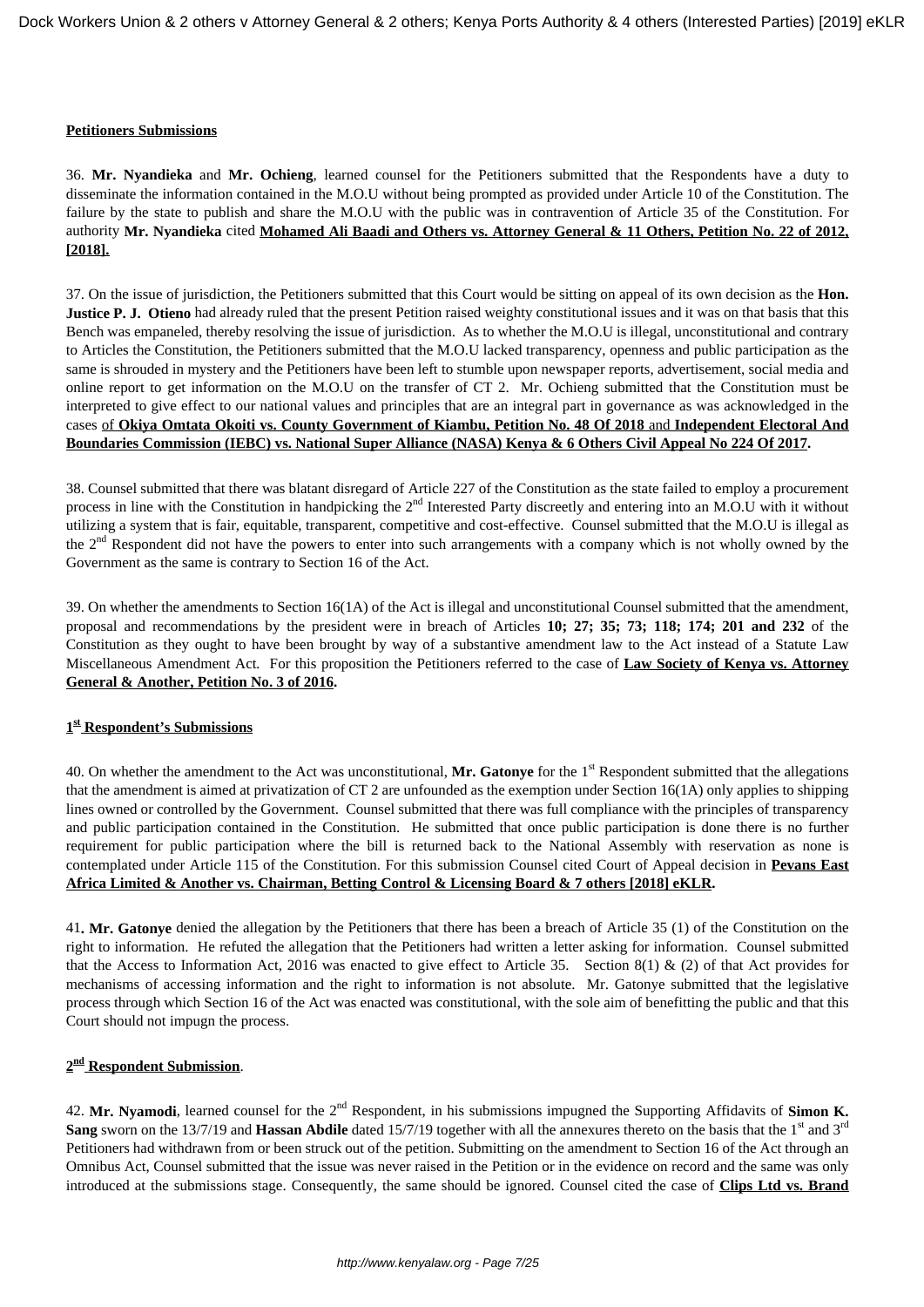**imports (Africa Ltd formerly named Brand Imports Ltd [2015] eKLR** where it was held that it is trite law that new issues cannot be raised in submissions.

43. Mr. Nyamodi also disputed the jurisdiction of this Court, submitting that the M.O.U between the  $2<sup>nd</sup>$  Respondent and the  $2<sup>nd</sup>$ Interested Party is a contractual issue to which the Petitioners are not parties. Therefore, the same can only be litigated by parties in accordance with the doctrine of privity of contract. To buttress that submission reliance was placed on the finding in **Republic vs. Receiver Manager Imperial Bank Limited (in Receivership) ex-parte Amool Jivraj Nathwani [2019] eKLR.** Mr. Nyamodi urged the Court to find that the purpose of the M.O.U was to establish a framework for the revival of KNSL and not privatization of CT 2. Consequently, Article 227 was not applicable in this Petition. That under Article 46 of the Constitution, there exists a dispute resolution mechanism under the Consumer Protection Act to address the Petitioners' allegations. Counsel submitted that this Court ought to exercise the principle of Constitutional avoidance, relying on the Court of Appeal decision in **Gabriel Mutava & 2 others vs. Managing Director Kenya Ports Authority**, and dismiss the petition with costs.

# **The 3rd Respondent's Submissions**

44. Mr. Mwendwa, learned Counsel for the 3<sup>rd</sup> Respondent submitted that the public was involved in the process of enactment of the Statute Law (M*iscellaneous Amendment Act*) 2019 ("the amendment Act) via submissions and memoranda from stakeholders. Consequently, the amendments to the Act did not violate the principle of public participation under the Constitution. In addition, Counsel submitted that the principle of separation of powers requires that there be mutual respect between the Courts and the legislature and that miscellaneous amendment bills are used by parliament to consolidate amendments due to backlogs of unlegislated areas in order to save on parliamentary time. It was the submission of the  $3<sup>rd</sup>$  Respondent that it is not the province of the Courts to interfere with policy decisions of the Executive, or with the legislative competence of Parliament, and that the duty of the court is to establish whether or not there was public participation in the process of legislation.

# **1 st Interested Party's Submissions**

45. Mr. Khagram, learned Counsel for the 1<sup>st</sup> Interested Party submitted that the Petitioners alleged breaches are nothing more than speculative as regard the M.O.U and they fall short of the requirement laid down in the **Anarita Karimi Njeru** case and emphasized in the **Mumo Matemu** case. Counsel submitted that the petition does not meet the relevant constitutional threshold to constitute a constitutional petition and being merely speculative the same should be dismissed with costs.

46. Secondly, relying on Sections 107 and 109 of the Evidence Act, Counsel submitted that one who asserts must prove, and one who relies on the existence of a document must produce it for its authenticity. In this regard Mr. Khagram submitted that the Petitioners have not discharged their burden of proof for failure to produce the impugned M.O.U. This failure means and should be construed to mean that there is in fact no such MOU, and that the petition should be dismissed for being speculative. Mr. Khagram further submitted on the Preliminary Objection filed by the 1<sup>st</sup> Interested Party, stating that the alleged MOU is founded on commercial law principles and that any issues arising therefrom should be determined in the Commercial Court and should not be the subject of a constitutional petition.

### **2 nd Interested Party's Submissions**

47. Mr. Kamau Karori, learned Counsel for the 2<sup>nd</sup> Interested Party relied on their pleadings and on submissions of the 1<sup>st</sup> and 2<sup>nd</sup> Respondents. Counsel submitted that the said MOU is a commercial document which raises no constitutional issues. Mr. Karori submitted that the relationship between KNSL and the 2<sup>nd</sup> Interested Party goes as far back as 1997 and is purely commercial. The said MOU is merely to formalize an existing commercial arrangement with the main purpose of improving the performance of KNSL and creating wealth and employment opportunities for the youth.

48. Counsel referred to the legislative process in the enactment of Section 16 (1A) of the Act and submitted that the Court was incompetent to impugn legislative arrangements on the basis of the doctrine of separation of powers. He further submitted that it is the duty of the Executive to create conducive environment for economic growth. This is through policy formulation and the Court should not fault the Executive in the process of policy execution.

### **3 rd Interested Party's Submissions**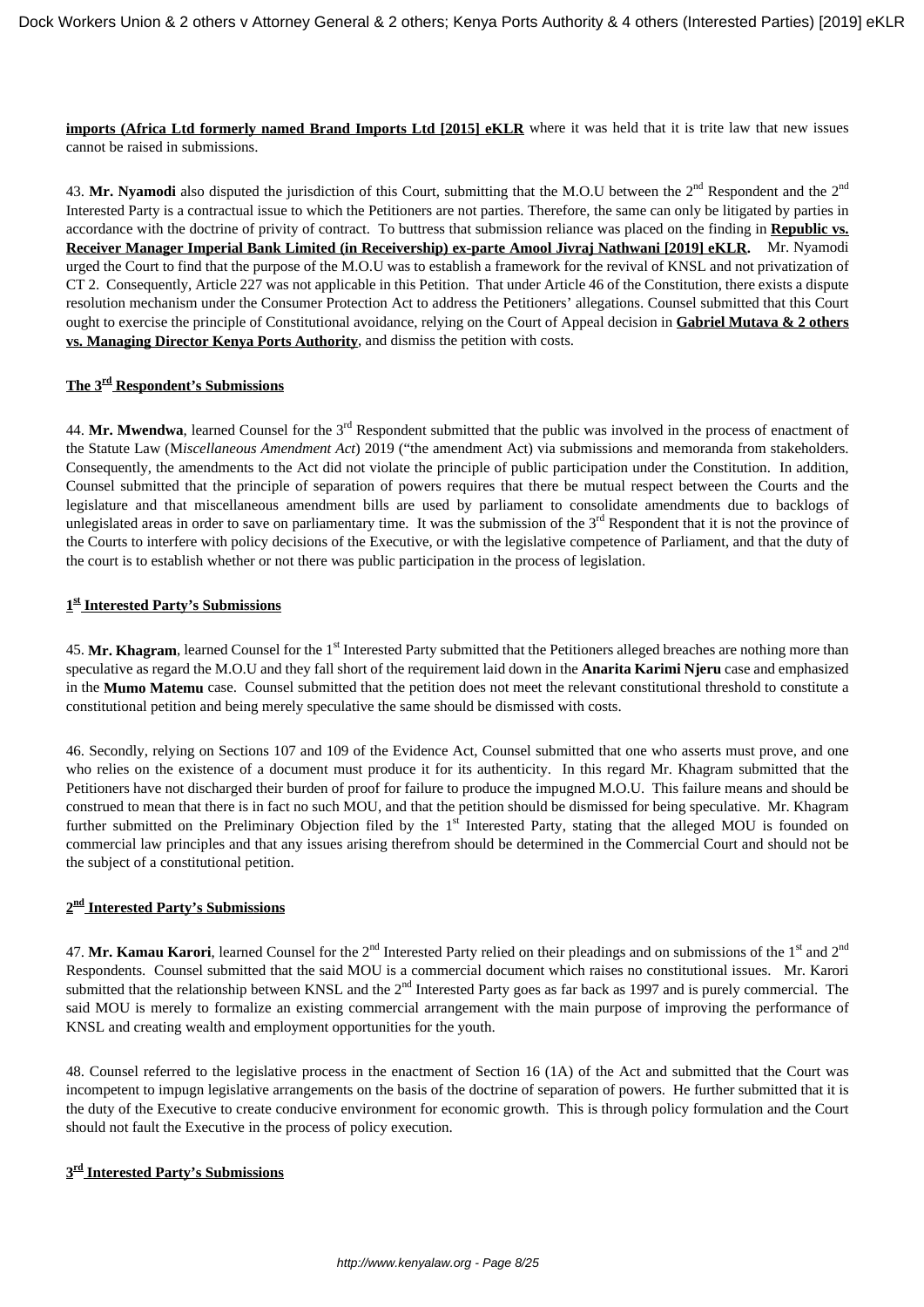49. **Mr. Kibe Mungai**, learned Counsel for the 3rd Interested Party relied on and was in consonance with submissions made by the Respondents. He submitted that upholding the constitutionality of the impugned amendment and M.O.U is critical to the realization of the rights of the members of the 3rd Interested Party enshrined in Article **27, 28, 41, 43** and **55** of the Constitution. Reliance was placed in the case of **Jayne Mati & Another vs. Attorney General & Another [2011] eKLR paragraph 42, 46-48,** where it was held that every failure to follow the letter of the Constitution harms the Constitution itself, breeds cynicism and encourages impunity.

# **4 th Interested Party's Submissions**

50. Mr. Angelo Owino, learned Counsel for the  $4<sup>th</sup>$  Interested Party submitted that the process through which the  $3<sup>rd</sup>$  Respondent sought to and amended Section 16 of the Act was procedural and lawful and did not breach the Constitution. As regards the M.O.U., Counsel submitted that the same has been in the public domain through public participation and educational fora and use of social and print media and it is through the selfish interests of the Petitioners that they chose not to be involved.

51. Further, Counsel submitted that members of the  $1<sup>st</sup>$  Petitioner are employees of the  $1<sup>st</sup>$  Interested Party and it has not been demonstrated that their employer is carrying out a retrenchment or laying off employees. Therefore, the management and control of CT 2 by the  $2<sup>nd</sup>$  Interested Party is not a threat to Kenya's national sovereignty, as Kenya stands to benefit from creation of jobs and employment opportunities.

# **5 th Interested Party's Submissions**

52. Ms. Murage, learned Counsel for the 5<sup>th</sup> Interested Party submitted that this Court has jurisdiction under Article 165(3) (b) of the Constitution to entertain the Petition. She further submitted that the process by which the State procured the services of the 2<sup>nd</sup> Interested Party as a joint partner in management of CT 2 was not in accordance with Article 227 of the Constitution, as the State did not employ an open tendering process but opted to arbitrarily handpick the  $2<sup>nd</sup>$  Interested Party. The  $5<sup>th</sup>$  Interested Party adopted the entire submissions of the Petitioners and urged the Court to allow the petition with costs.

- 53. From the pleadings and submissions, the following are the issues that arise for determination:
- (i) Whether this Court has the jurisdiction to entertain the petition.
- (ii) What is the effect of the withdrawal from the petition by the  $1<sup>st</sup>$  and  $3<sup>rd</sup>$  Petitioners"
- (iii) What is the effect of failure by the Petitioners to produce a copy of the impugned law"
- (iv) Whether the enactment of Section 16 (1A) of the Act is unconstitutional.
- (v) Whether it was proper to amend Section 16 of the Act through the Statute Law (Miscellaneous Amendments) Act, 2019.
- (vi) Whether the Memorandum of Understanding is unconstitutional.

#### **Whether this Court has the jurisdiction to entertain this petition**

54. The 1st Interested Party challenged the jurisdiction of this Court to entertain the petition vide its Preliminary Objection dated 18/7/19 on the following grounds:

**(a) This Honourable Court has no jurisdiction to hear and determine this petition as it is not, strictly speaking, one that relates to protection of any right under the Bill of Rights capable of protection by this Honourable Court nor have the Petitioners identified, with sufficient particularly, the provisions of the Constitution which they allege have been breached and/or infringed;**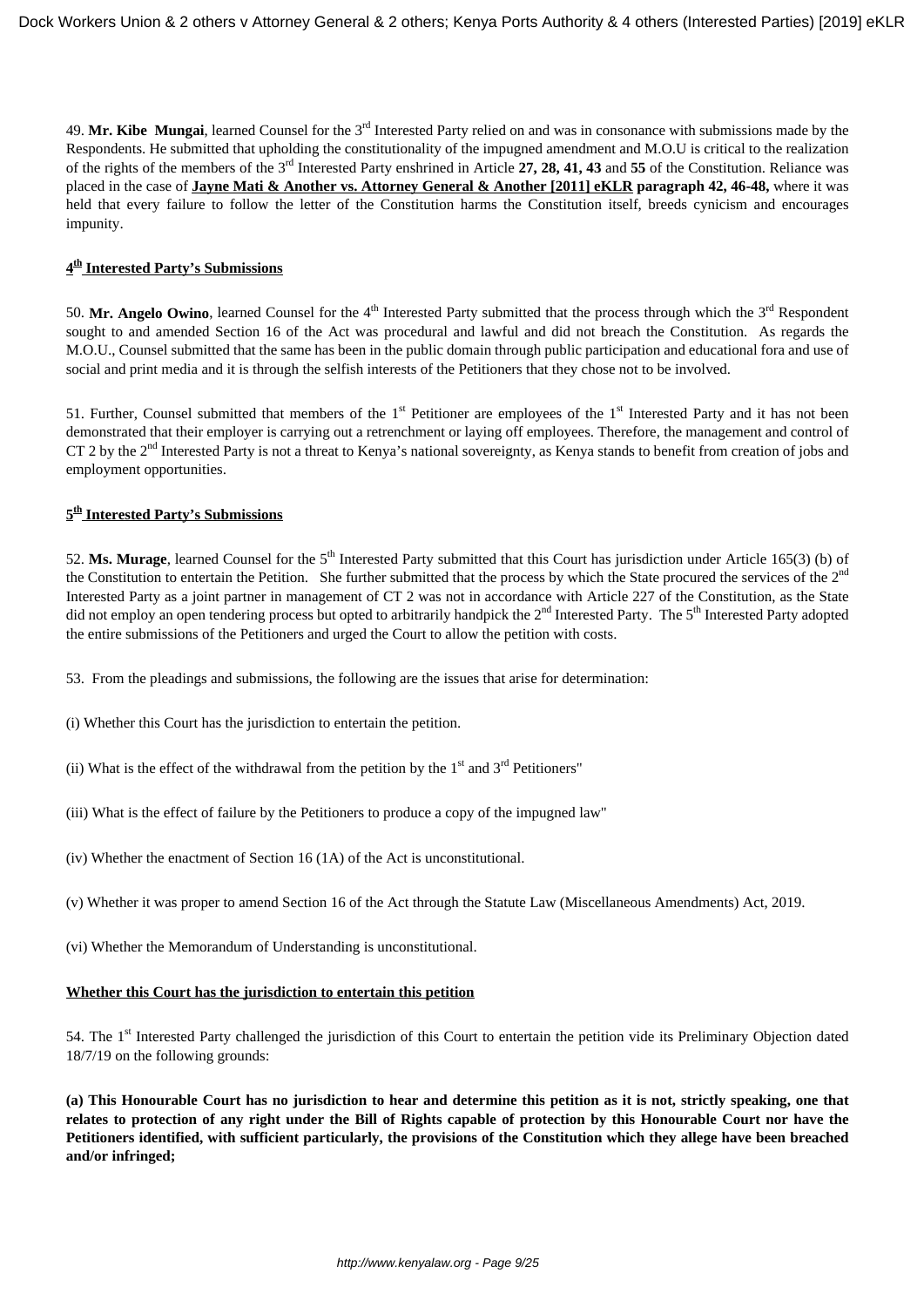**(b) Further, the issues arising out of the matters complained of are not only purely commercial in nature related to questions of contractual duties, obligations and breaches thereof and cannot be the subject of a Constitutional petition or a violation thereof but are also speculative and matters of conjecture;**

**(c) The Petitioners have been less than candid with this Honourable Court and it appears from a plain reading of the petition sole objective is to obstruct, impede, frustrate and/or delay the revival of the Kenya National Shipping Line Limited, a subsidiary of the First Interested Party;**

**(d) At best, the Petitioners have, in the petition, only set out and repeated various Articles of the Constitution and have not stated which, if any, of these have been infringed and how; and**

**(e) The Petitioners are, by legal craft, abusing the process of this Honourable Court by circumventing the ordinary process of the law and disguising their claim as a Constitutional matter when, in fact, it is not.**

55. The issue of jurisdiction was raised prior to the hearing of the petition. However, the Court ruled that the jurisdiction issue would be resolved together with the resolution of the petition. Mr. Khagram, learned counsel for the 1<sup>st</sup> Interested Party, cited the *locus classicus* on jurisdiction, **Owners of Motor Vessel "Lillian S' vs. Caltex Oil (Kenya) Limited [1989] KLR 1</mark> where the** Court of Appel held as follows: -

**"…it is reasonably plain that a question of jurisdiction ought to be raised at the earliest opportunity and the Court seized of the matter is then obliged to decide the issue right away on the material before it. Jurisdiction is everything. Without it, a Court has no power to make one more step. Where a Court has no jurisdiction, there would be no basis for a continuation of proceedings pending other evidence. A Court of law downs tools in respect of the matter before it the moment it holds the opinion that it is without jurisdiction".**

56. Counsel submitted that the Petitioners are seeking a declaration to have the MOU, which was not produced before this Court, declared illegal and unconstitutional. He submitted that the MOU is said to relate to the management of CT 2. Mr. Khagram submitted that it is therefore common ground that this is a commercial transaction relating to the management of CT 2 that is the subject of challenge now, and that being so, it is a matter for the Commercial and not the Constitutional Court. To buttress this submission counsel relied on **Godfrey Paul Okutoyi vs. Habil Olaka & another [2018] eKLR** where the Court held *inter-a-lia* that, the breach alleged being premised on contractual and/or commercial transactions which could be redressed through ordinary civil courts ought not to be made the subject of a Constitutional petition; and that it is an established principle of law that anyone who wishes the Court to grant relief for violation of a right or fundamental freedom, must plead in a precise manner the Constitutional provisions said to have been violated or infringed, the manner of infringement and the jurisdictional basis for it.

57. Counsel submitted that according to pleadings, the grievances of the Petitioners arise out of a commercial understanding relating to the revival of the KNSL, a state corporation in which the 1<sup>st</sup> Interested Party is a majority shareholder. Counsel further submitted that challenges to or enforcement for commercial arrangements between parties cannot be the subject of challenge in a Constitutional petition which predominantly relates to redress for an infringement of a clearly identified right, which has Constitutional protection.

58. In response Mr. Ochieng, learned counsel for the Petitioners submitted that the petition primarily raises Constitutional issues affecting the Petitioners' fundamental rights including the right to human dignity to earn a living. Counsel submitted that commercial arrangements referred to under the MOU is merely a small aspect of this petition, and even that constitutes a violation of economic and social rights under Article 43 of the Constitution.

59. It is to be noted that other parties submitted very scantily on this issue. They merely stated that the petition raises a commercial issue which should be determined in the Commercial Court.

60. We have considered the issue of jurisdiction as raised herein. The issue is not that the matter before the Court is not justiciable, or that it has a political aspect which is best left to the executive arm of government to deal with, but that the issues raised in the petition can be dealt with in another forum being the Commercial Court, and not through a Constitutional Petition. The 1<sup>st</sup> Interested Party's main argument on this issue is that the petition is asking this Court to make commercial proposals, which is not a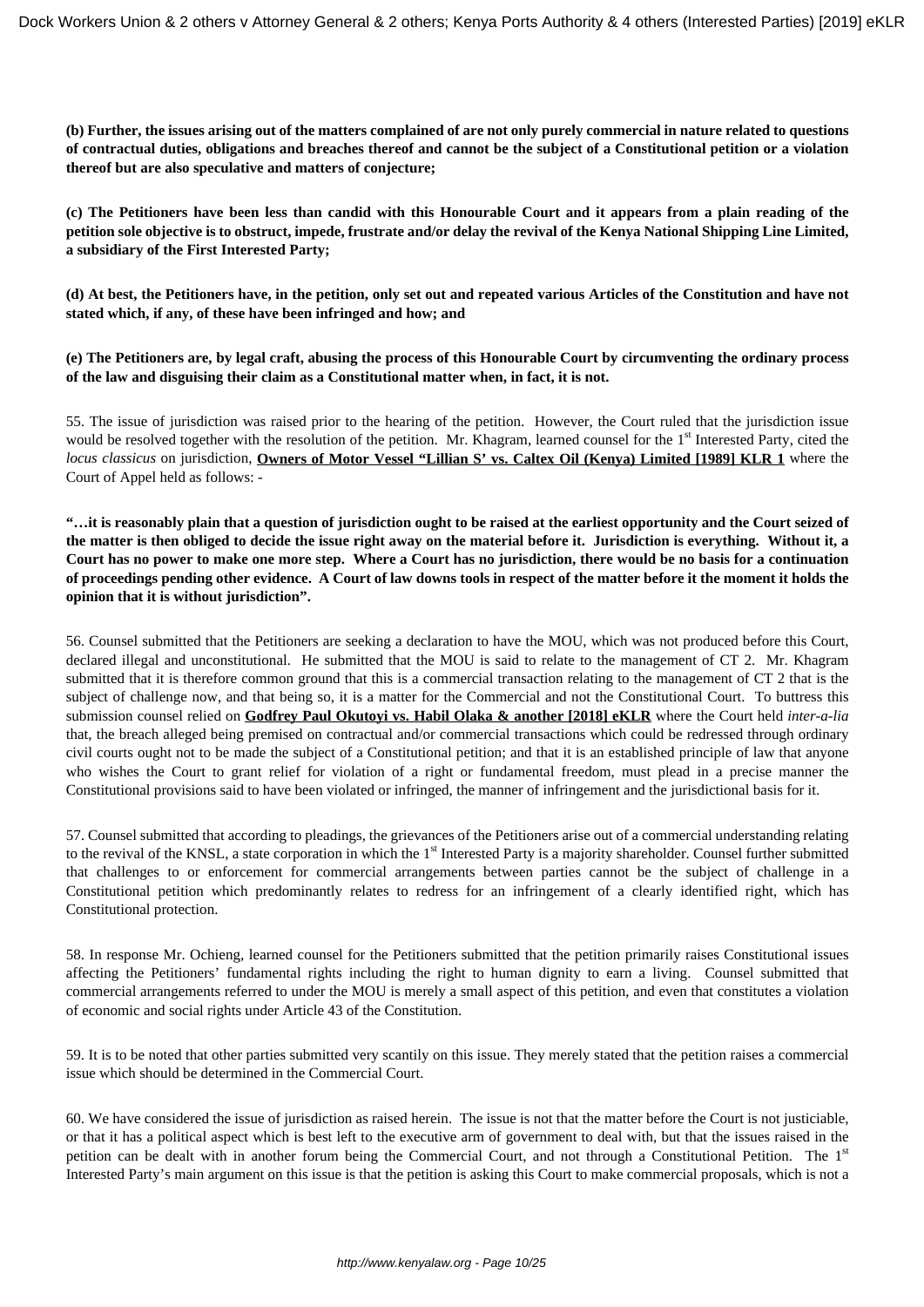function of a Constitutional court, and hence not justiciable in this Court.

61. It is evident from the proceedings herein that the two main criteria that will influence the justiciability of this petition before this Court are firstly, whether there is a clear Constitutional commitment and mandate to a particular division of the High Court to make a decision on the issue, and secondly even where such a Constitutional mandate exists, whether the nature of the issue and dispute is such that it is more effectively resolved in this Constitutional petition. As regards the first criteria, this Court is the Constitutionally mandated organ with jurisdiction to adjudicate and make final decisions in two specific aspects, namely the violation and protection of human rights and freedoms, and the Constitutionality of laws and actions of state organs. Under Article 23(1) of the Constitution jurisdiction is conferred upon this Court in accordance with Article 165, to hear and determine applications for redress of a denial, violation or infringement of, or a threat to, a right or fundamental freedom in the Bill of Right. Article 165(3) provides as follows:

**"Subject to Clause (5), the High Court shall have –**

**(a) Unlimited original jurisdiction in criminal and civil matters;**

**(b) Jurisdiction to determine the question whether a right or fundamental freedom in the Bill of Rights has been denied, violated, infringed or threatened;**

**(c) Jurisdiction to hear an appeal from a decision of a tribunal appointed under this Constitution to consider the removal of a person from office, other than a tribunal appointed under Article 144;**

**(d) Jurisdiction to hear any question respecting the interpretation of this Constitution including the determination of –**

**(i) The question whether any law is inconsistent with or in contravention of this Constitution;**

**(ii) The question whether anything said to be done under the authority of this Constitution or of any law is inconsistent with, or in contravention of, this Constitution;**

**(iii) Any matter relating to Constitutional powers of state organs in respect of county governments and any matter relating to the Constitutional relationship between the levels of government; and** 

### **(iv) A question relating to conflict of laws under Article 191; and**

### **(e) Any other jurisdiction, original or appellate, conferred on it by legislation."**

62. Pursuant to the foregoing, this Court is of the view that, a constitutional petition may raise issues which cut across the various divisions of the High Court. In our view, the issues raised in the petition concerning the operations of CT 2 are raised in the context of the application of Article 43 of the Constitution on socio-economic rights of the residents of Mombasa County and the Petitioners, and of Article 55 of the Constitution on employment for the youth of Mombasa County. Further, the issue is intertwined with the alleged unconstitutionality of Section 16 (1A) of the Act. It is the finding of this Court that the complaints by the Petitioners, therefore, raise Constitutional issues which are within the jurisdiction of this Court, and which this Court has powers to resolve.

### **What is the effect of the withdrawal from the petition of the**  $1<sup>st</sup>$  **and**  $3<sup>rd</sup>$  **Petitioners"**

63. When this Petition was filed on 15/7/19, there were 3 Petitioners. The Petition was supported by the affidavits sworn by representatives of each of the 3 Petitioners. However, on  $18/7/19$ , on their respective applications,  $1<sup>st</sup>$  Petitioner was allowed to withdraw from the Petition while the 3<sup>rd</sup> Petitioner was struck off the same.

64. It has been argued by the  $2<sup>nd</sup>$  Respondent that the depositions sworn on behalf of the 1<sup>st</sup> and the  $3<sup>rd</sup>$  Petitioners including the annexures thereto do not form part of the evidence in support of the Petition. The Petitioners cannot therefore rely on the same.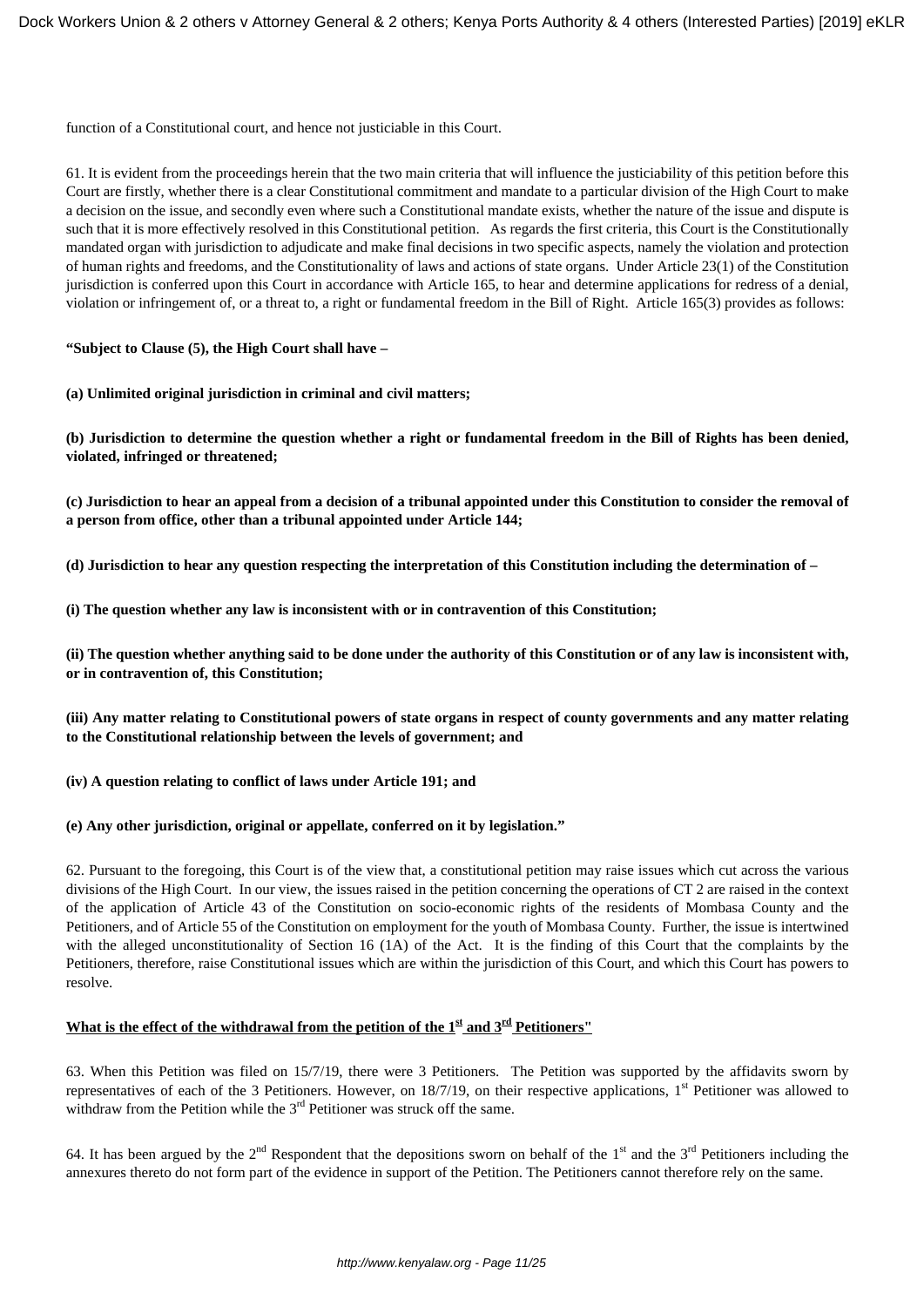65. We have considered the foregoing. Our view is that a party who withdraws from, or is struck off a suit goes out of the suit with all his pleadings. Nothing filed by such a party is left on the record. In the case of **Sammy Ndung'u Waity vs. Independent Electoral and Boundaries Commission & 3 others [2018] eKLR**, the Court of Appeal had occasion to consider the effect of a petitioner's withdrawal from a petition on his affidavit and annexures. The Court rendered itself thus.

**"It bears repetition to state that there were two petitioners in the petition filed at the High Court, the appellant (the then 1st petitioner) and the 2nd petitioner. On 18th October 2017 the 2nd petitioner filed an application to withdraw from the Petition. In a ruling of 9th November 2017 the learned Judge allowed the 2nd Petitioner to withdraw from the petition. The effect of the withdrawal is that the 2nd petitioner's affidavit in support of the petition had no legs to stand on. It also follows that the annextures to the 2nd petitioner's supporting affidavit that had fallen by the way side had no legs to stand on. It was unfortunate that the affidavits of Danson Apaol Ngimor, Darwin Rionomutu Pombo, Maira Kang'aror, Musa Makal Tulu and Mamukong Simau were attached to the 2nd petitioner's affidavit as annextures. The 2nd petitioner having withdrawn his affidavit, the annextures thereto could not remain as part of the record. We do not find any error on the Judge's conclusion that these annextures had to be expunged from the record. The appellant's complaint therein is unmerited and is hereby dismissed."**

66. Duly guided by the holding in the foregoing case, we find that the affidavits in support of the Petition filed by the  $1<sup>st</sup>$  and  $3<sup>rd</sup>$ Petitioners fell by the wayside the moment they departed from the proceedings herein. However, on 26/8/19, following an application dated 21/8/19, which was not objected to, the  $1<sup>st</sup>$  Petitioner was reinstated to the Petition. The Court ruled:

### **"The Application dated 21/8/2019 by Dock Workers Union for reinstatement to the proceedings is allowed on the condition that the Applicant will not file any further documents but will rely on what it has already filed on record."**

67. The effect of the Ruling of the Court is that the affidavit sworn on behalf of the  $1<sup>st</sup>$  Petitioner and all annexures thereto now form part of the record having been reinstated contemporaneously with the 1<sup>st</sup> Petitioner, to these proceedings. However, the affidavit and the annexures of the 3<sup>rd</sup> Petitioner remain expunged from the record and may not be relied upon.

### **What is the effect of failure by the Petitioners to produce a copy of the impugned law"**

68. The 2nd Interested Party in its affidavit stated that the impugned Section 16 (1A) of the Act was not before the Court. Mr. Karori Kamau, learned counsel for the  $2<sup>nd</sup>$  Interested Party, taking up the issue, submitted that in the absence of the impugned amendment, there was not enough material before the Court for the advancement of a claim of infringement and violation of Constitutional rights as alleged in the petition. Counsel submitted that the supporting affidavit to the petition sworn by David Mzungu Shume did not include a copy of the impugned Section 16 (1A) of the Act, and that therefore, this Court cannot proceed on the basis of an unknown document or occurrence.

69. In response, Mr. Ochieng, learned counsel for the Petitioners submitted that the impugned amendment to Section 16 of the Act is a fact which this Court should take judicial notice of, and dismiss the allegation.

70. We have keenly looked at the record placed before the Court. The 1<sup>st</sup> Respondent through a Notice of Motion filed on 22/7/19 and vide supporting affidavit of Mary Njuya sworn on 22/7/19 attached as "MN 2" a Special Issue of Kenya Gazette Supplement Acts, 2019 dated 9/7/19. The said Special Gazette Supplement contained The Statute Law (Miscellaneous Amendments) Act,2019 which amended the said Section 16(1) by inserting sub-section (1A).

71. The said Kenya Gazette Supplement containing the said amendment to the Act was brought to the attention of this Court by none other than the Hon. The Attorney General. Further, this Court has the inherent authority to assume the existence of a law which has been passed by Parliament. It is therefore our finding that the impugned amendment to Section 16 of the Act is regularly before the Court and allegations by the 2<sup>nd</sup> Interested Party to the contrary is misleading and is dismissed.

### **Whether enactment of Section 16 (1A) of the Act is unconstitutional**

72. Before we consider this issue, we propose to deal with a matter that was raised by the Respondents. It was submitted by the Respondents that, this Court should not venture into the legislative arena which is the preserve of the  $3<sup>rd</sup>$  Respondent, in deference to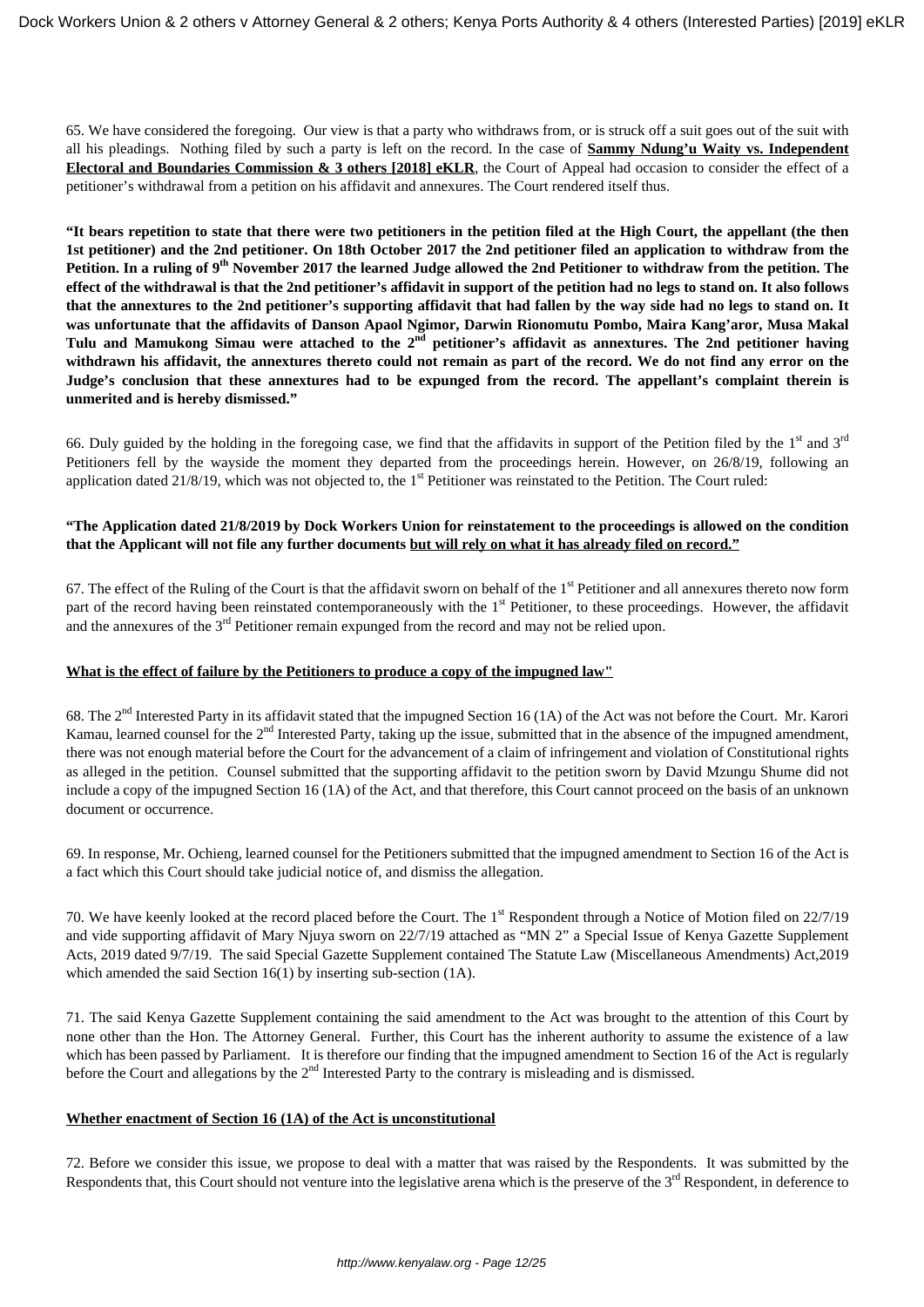the doctrine of separation of power. That since the 3rd Respondent's legislative functions are donated by **Article 94 of the Constitution***,* this Court should decline the invitation to intrude into what the 3rd Respondent had legally and Constitutionally undertaken. The Petitioners submitted to the contrary. The view we take is that, what is required is self-restraint and caution in undertaking judicial review of the workings of the Legislature.

73. The doctrine of separation of power is not a bar to the Court inquiring into the process by which legislation is arrived at. In **Miari vs. Knesset Speaker [1988] Israel SC 42(4) 868,** at pg.873, the Supreme Court of Israel held: -

**"The High Court of justice is not obliged to exercise every power that it is given. The court has discretion in exercising the power. Use of this discretion is especially important in so far as judicial review acts of organs of the legislature is concerned. We will therefore intervene in internal parliamentary proceedings only when there is an allegation of a substantial violation, which involves a violation of fundamental values of our Constitutional system… this self-restraint should find its greatest expression when the proceedings in which the intervention is sought is the legislative process itself."** *(underlining provided)*

74. Closer home, in **Re The Matter of the Interim Independent Electoral Commission Advisory Opinion No. 2 of 2011,** the Supreme Court of Kenya held: -

**"The effect of the Constitution's detailed provision for the rule of law in the process of governance, is that the legality of executive or administrative actions is to be determined by the courts, which are independent of the executive branch. The essence of separation of powers, in this context, is that in the totality of governance-power is shared out among different organs of government, and that these organs play mutually-countervailing roles. In this set up, it is to be recognized that none of the several government organs functions in splendid isolation."**

75. And, in **Law Society of Kenya v. Attorney General & another [2016] eKLR,** after reviewing several authorities on the principle of separation of powers, a 5 Judge Bench of this Court held: -

**"We are duly guided and this Court, vested with the power to interpret the Constitution and to safeguard, protect and promote its provisions as provided for under Article 165 (3) of the Constitution, has the duty and the obligation to intervene in actions of other arms of Government and State Organs where it is alleged or demonstrated that the Constitution has either been violated or threatened with violation. In this regard, as this petition alleges a violation of the Constitution by the Respondents, it is our finding that the doctrine of separation of power does not inhibit this court's jurisdiction to address the Petitioner's grievances so long as they stem out of alleged violations of the Constitution. To the contrary, the invitation to do so is most welcome as that is one of the core mandates of this Court."**

76. From the foregoing, it is clear that courts will interfere with actions of other State organs where it is alleged that they are either acting illegally or in violation or threatened violation of the Constitution.

77. In the present petition, the Petitioners have alleged that the Respondents have violated certain articles of the Constitution. That the amendment to **Section 16 of the Act** has violated specifically, **Articles 10 and 118 of the Constitution***.* That being the basis of the petition before us, there could be no better forum than this Court, by virtue of **Article 165 (3) of the Constitution***,* where the actions of the respondents could be questioned.

78. In this regard, we firmly hold and reiterate what the Court stated in the case of the **Law Society of Kenya vs. Attorney General & another (supra),** that this Court has the power to enquire into the Constitutionality of the actions of the 3<sup>rd</sup> Respondent, notwithstanding the doctrine of separation of powers and the privilege of debate accorded to its members and its proceedings. This is fortified by the principle of the supremacy of the Constitution and that every State organ, the  $3<sup>rd</sup>$  Respondent included, must operate within the strict confines of the Constitution. The organ to ascertain that fact, is this Court. In so doing, this Court will be executing its mandate under **Article 165 (3) of the Constitution***.*

79. We will now proceed to consider the alleged unconstitutionality of **Section 16 (1A) of the Act***.* The Petitioners alleged that, the amendment to **Section 16** of the Act by the introduction of **Section 16 (1A)** was unconstitutional; that there was no public participation in its enactment which was a violation of various provisions of the Constitution including **Articles 10** and **118.** The cases of **Law Society of Kenya vs. Attorney General & another [2016] eKLR, Kenya Human Rights Commission vs. Attorney**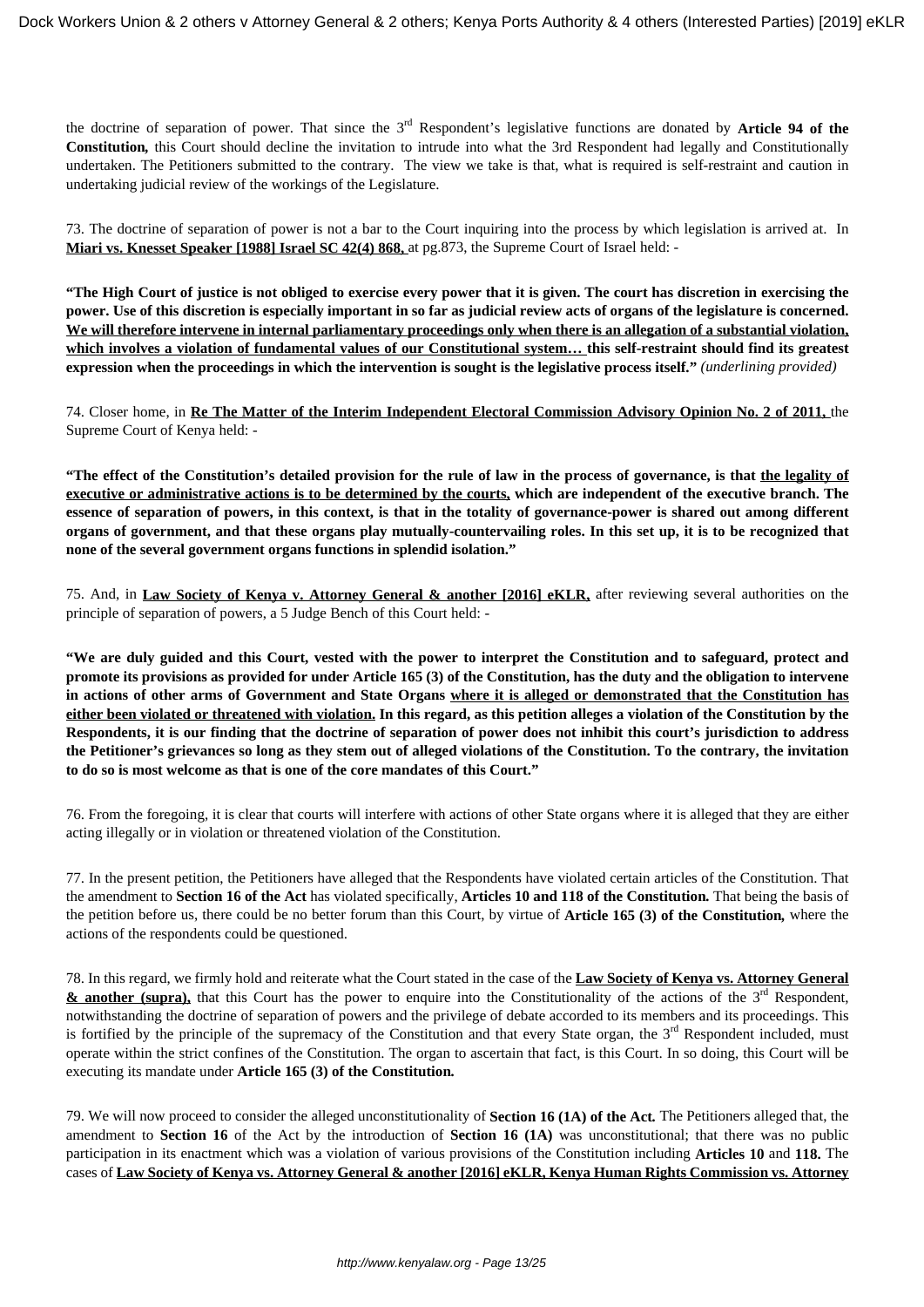#### **General & another [2018] eKLR** and **Simeon Kioko Kitheka & 18 others vs. County Government of Machakos & 2 others [2018] eKLR** were relied on.

80. All the Respondents and the  $1<sup>st</sup>$  to  $4<sup>th</sup>$  Interested Parties denied that allegation. They contended that there was adequate public participation; That the 3<sup>rd</sup> Respondent published in the *Dailies* of 10/4/19 a notice inviting memoranda; that the stakeholders were involved and they gave their views before the amendment was enacted. They contended that it was not necessary that all persons are notified and give their views. The case of **Law Society of Kenya vs. Attorney General & another (supra)** was relied on for that submission.

81. The Respondents further submitted that there was a presumption of the Constitutionality of legislation and that the Petitioners had not rebutted that presumption. The cases of **Law Society of Kenya vs. Kenya Revenue Authority & another [2017] eKLR** and **Katiba Institute & another vs. Attorney General & another [2017] eKLR** were cited in support of these submissions.

82. It was further submitted that in considering the Constitutionality of the impugned section, the Court should consider its purpose and effect. **Olum and another vs. Attorney General [2002] 2 EA 508** was cited in support of this submission.

83. We propose to consider the issue of public participation in the amendment of **Section 16** aforesaid on two levels. First, before the amendment was passed by the  $3<sup>rd</sup>$  Respondent and secondly, after His Excellency the President submitted his reservations and recommendation to the 3rd Respondent under **Article 115 of the Constitution***.* 

84. Under **Article 10 (2) of the Constitution,** democracy and participation of people is one of the national values and principles of governance. On the other hand, **Article 118** enjoins Parliament to *'facilitate public participation and involvement in its legislative business and committees'.* 

85. At this juncture, suffice it we consider the emerging jurisprudence on the principle of public participation in policy formulation and legislation. In **Republic vs. Independent Electoral and Boundaries Commission Ex-parte National Super Alliance (Nasa) Kenya & 6 others [2017] eKLR,** the Court held: -

**"To paraphrase the decision in Trusted Society of Human Rights Alliance v. The Attorney General & 2 others, Kenyans were very clear in their intentions when they entrenched Article 10 in the Constitution. In our view, they were singularly desirous of cleaning up our politics and governance structures by insisting on certain minimum values and principles to be met in Constitutional, legal and policy framework and therefore intended that Article 10 be enforced in the spirit in which they included it in the Constitution. The people of Kenya did not intend that these provisions be merely suggestions, superfluous or ornamental; they did not intend to include these provisions as lofty aspirations. They desired these values and provisions should have substantive bite and that they will be enforced and implemented. They desired these values and principles be put into practice. …".** 

86. In **Law Society of Kenya vs. Attorney General & another (supra)** the Court held: -

**"Public participation in governance is an internationally recognized concept. This concept is reflected in international human rights instruments. …** 

**The right to public participation is based on the democratic idea of popular sovereignty and political equality as enshrined in Article 10 of the Constitution. Because the government is derived from the people, all citizens have the right to influence governmental decisions; and the government should respond to them. Therefore, participation must certainly entail citizens' direct involvement in the affairs of their community as the people must take part in political affairs".**

87. Further, in **Robert N. Gakuru & others vs. Governor Kiambu County & 3 others [2013] eKLR,** while citing with approval the decision of the South African Constitutional Court in **Doctor's for Life International vs. The Speaker of the National Assembly & others [CCT12/05] [2006] ZACC 11: BCLR 1399 (CC): 2006 (6) SA 416 (CC),** wherein the Court held: -

**"The general right to participate in the conduct of public affairs includes engaging in public debate and dialogue with elected representatives at public hearings. But that is not all; it includes the duty to facilitate public participation in the**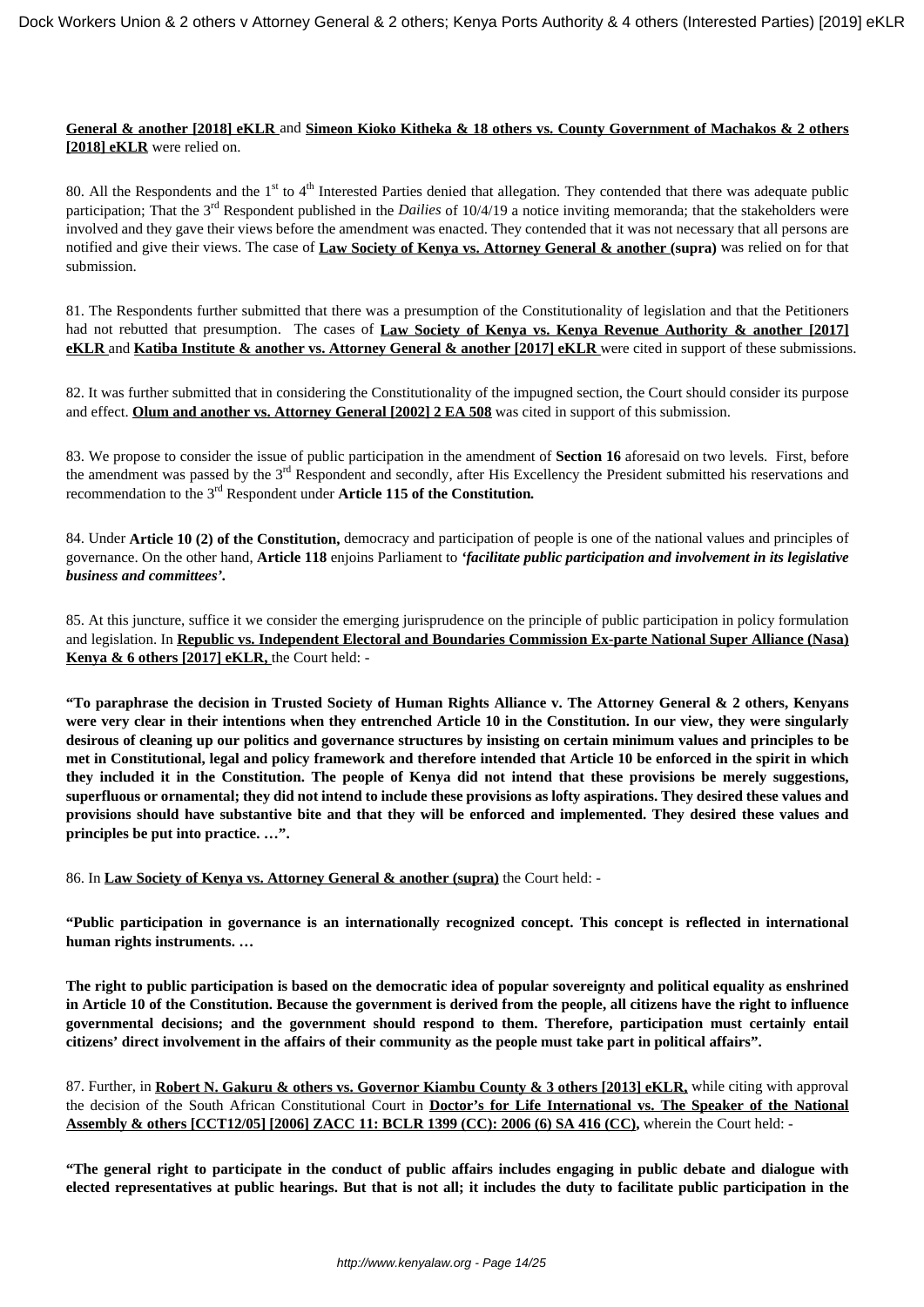**conduct of public affairs by ensuring that citizens have the necessary information and effective opportunity to exercise the right to political participation. … The international law right to political participation reflects a shared notion that a nation's sovereign authority is one that belongs to its citizens, who 'themselves should participate in government – though their participation may vary in degree.' … It is expressed in Constitutional provisions that require national and provincial legislatures to facilitate public involvement in their processes. … It is apparent from the preamble of the Constitution that one of the basic objectives of our Constitutional enterprise is the establishment of a democratic and open government in which the people shall participate to some degree in the law making process …".**

88. From the foregoing, it is clear that the centrality of public participation in the legislative functions of the 3<sup>rd</sup> Respondent cannot be gainsaid. *Article 118 of the Constitution* requires that the 3<sup>rd</sup> Respondent does facilitate public participation in its legislative functions. It must not only ensure that the general public is informed of any intended legislation, but must be involved and participate in the same. There must be deliberate steps by the 3<sup>rd</sup> Respondent to achieve this Constitutional imperative.

89. From the replying affidavits of **Kennedy Ogeto** and **Josephine Onunga** sworn on 7/8/19, and that of **Michael Sialai** sworn on 8/8/19, the 3rd Respondent published in both the *Daily Nation* and the *Standard* Newspaper of 10/4/19, a notice calling for submission of memoranda in respect of the Bill.

90. In that notice, the 3rd Respondent specified that the memoranda in respect of the proposed amendment to *the Act* was to be considered by its *Transport, Public Works and Housing Committee.* The memoranda was to be received not later than 16/4/19 at 5.00 p.m. **Mr. Ogeto** stated that, the said committee received memoranda from seven stakeholders, namely, *the Task Catering Institute, The Coastal Parliamentary Group, Mr. Nyaida Paul Henry, Seafarers Union of Kenya, Hon. Mohamed Faki (Senator Mombasa County), Maritime Industry Associations and the State Department for Shipping and Maritime affairs.* The 3rd Respondent produced copies of some of the memoranda received from the aforesaid 7 stakeholders and others whom it referred to as *Maritime Industry Associations* whose contents the Court noted.

91. From the record, it is clear that that the notice calling for submission of memoranda gave a period of only 6 days for the exercise and that one of the stakeholders who submitted its views was the *Coast Parliamentary Group,* which is a caucus of Members of the 3<sup>rd</sup> Respondent from the Coast region, who urged that public participation be held in Mombasa.

92. It was submitted by the Respondents that the  $2<sup>nd</sup>$  Petitioner is an unknown cultural organization that deals with the conservation and addresses issues touching on the Mijikenda culture and has nothing to do with the issues herein. On the other hand, the Petitioners contended that they are from Mombasa where the Port is situate.

93. It would appear that the  $3<sup>rd</sup>$  Respondent gave some opportunity for public participation. However, it is debatable whether the 6 days given for submission of memoranda was reasonable in the circumstances. We are aware that there is no statutory or Constitutional time lines on the length of the notice or how public participation is to be conducted. However, we hold the view that the notice and/or period for public participation should be reasonable, with the notice having sufficient details of the subject matter and the nature of and place for representation.

94. In **Kiambu County Government & 3 others vs. Robert N. Gakuru & others [2017], eKLR,** the Court of Appeal observed: -

**"The following principles may be discerned from the quotations reproduced from that case, in summary:**

**. It is generally accepted that modes of public participation may include not only indirect participation through elected representatives but forms of direct participation.**

**. … There is a duty to facilitate public participation by ensuring citizens have the necessary information and effective opportunity to exercise the right to political participation.**

**. …**

**. Parliament and the provincial legislatures have the discretion to determine how best to facilitate public involvement but the courts have the power to determine the reasonableness of that discretion against the degree of involvement envisaged in**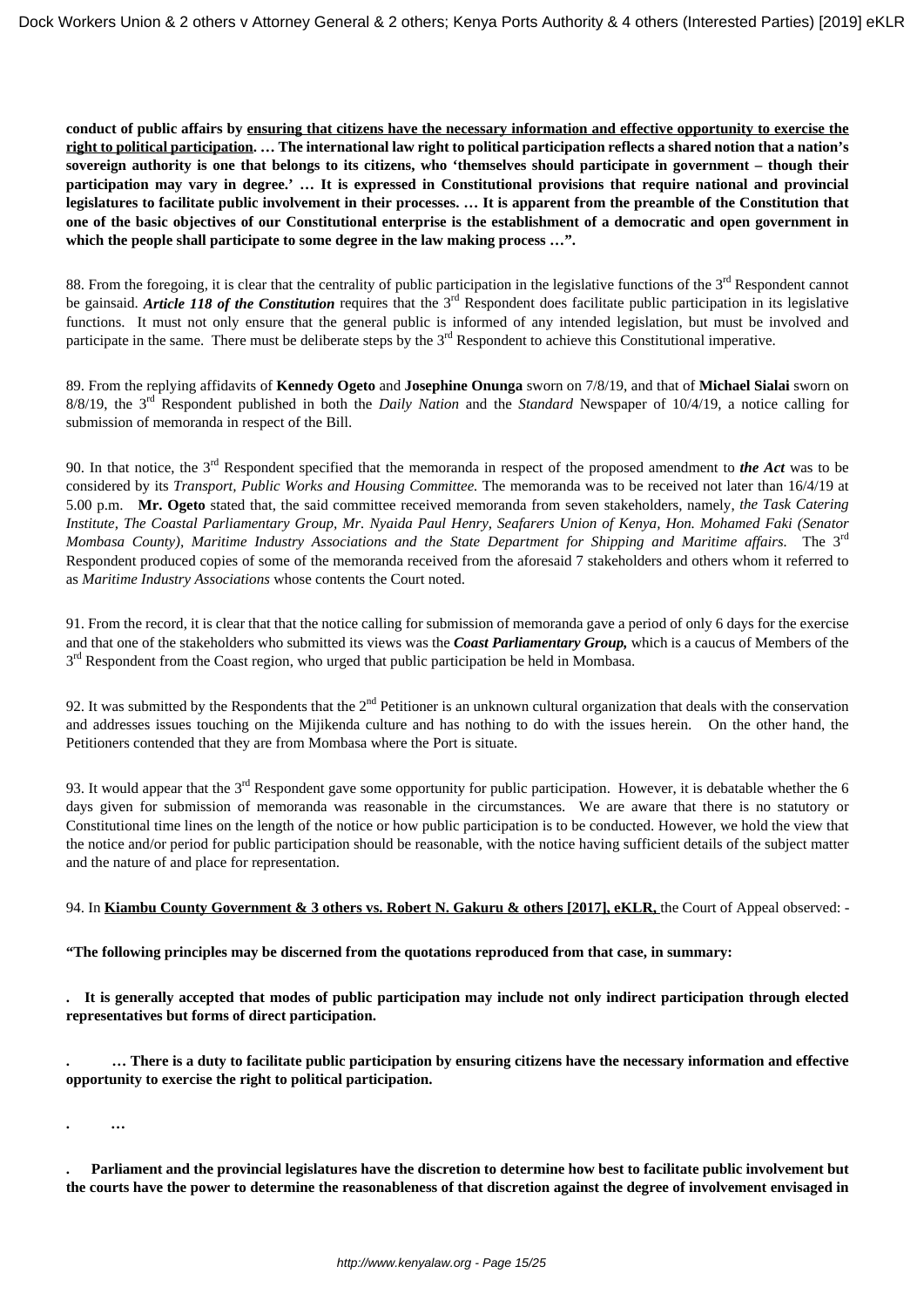**the Constitution. The nature and importance of the legislation and the intensity of its impact are especially relevant.**

**. Participation must be facilitated where it is most meaningful and the persons concerned must be manifestly shown the respect due to them as concerned citizens.**

**. Not everyone should be heard orally. The basic element of public participation include the dissemination of information, invitation to participate in the process and consultation on the legislation. …**

**. Upon a finding that there was breach of Constitutional provision for public participation in legislation, the court is obliged to declare the resulting statute invalid.** 

**. .."**

95. The Court of Appeal continued: -

**"The bottom line is that public participation must include and be seen to include the dissemination of information, invitation to participate in the process and consultation on the legislation.**

**Some illustrations on the nature, extent and amount of public participation that may pass muster are given in that case and are worth setting out, thus: -**

**'Merely to allow public participation in the law-making process is, in the prevailing circumstances, not enough. More is required. Measures need to be taken to facilitate public participation in the law-making process. Thus, Parliament and the provincial legislatures must provide notice of information about the legislation under consideration and the opportunities for participation that are available. …**

**In determining whether Parliament has complied with its duty to facilitate public participation in any particular case, the Court will consider what Parliament has done in that case. The question will be whether what Parliament has done is reasonable in all the circumstances. And factors relevant in determining reasonableness will include, rules if any, adopted by Parliament to facilitate public participation, the nature of the legislation under consideration, and whether the legislation needed to be enacted urgently. ..'**

### *There is more from the case of Matatiele Minicipality and Others vs. President of the Republic of South Africa and others (2) (CCT73/05A) [2006] ZACC 12; 2007 (1) BCLR 47 (CC):*

*'***This may include providing transportation to and from hearings or hosting radio programs in multiple languages on an important bills, and may well go beyond the formulaic requirement of the notice or hearing. In addition, the nature of the legislation and the effect on the provinces undoubtedly plays a role in determining the degree of facilitation that is reasonable and the mechanisms that are most appropriate to achieve public involvement. … The nature and the degree of public participation that is reasonable in a given case will depend on a number of factors. These include the nature and the importance of the legislation and the intensity of its impact on the public. The more discrete and identifiable the potentially affected section of the population, and the more intense the possible effect on their interests, the more reasonable it would be to expect the legislature to be astute to ensure that the potentially affected population is given a reasonable opportunity to have a say'**

**It is clear, therefore, that there was an attempt to comply with the requirements of the law. The question is whether the objective test of reasonableness was met in the circumstances of this case""**

96. The first observation we make in this case is that, the amendments sought to be effected were very crucial and had far reaching effects. The Port which is situate in Mombasa is both a national resource and a natural heritage. Its operations affect not only those who work thereat, represented by the  $1<sup>st</sup>$  Petitioner, but also the residents of the entire coastal region, the members of the  $2<sup>nd</sup>$ Petitioner included.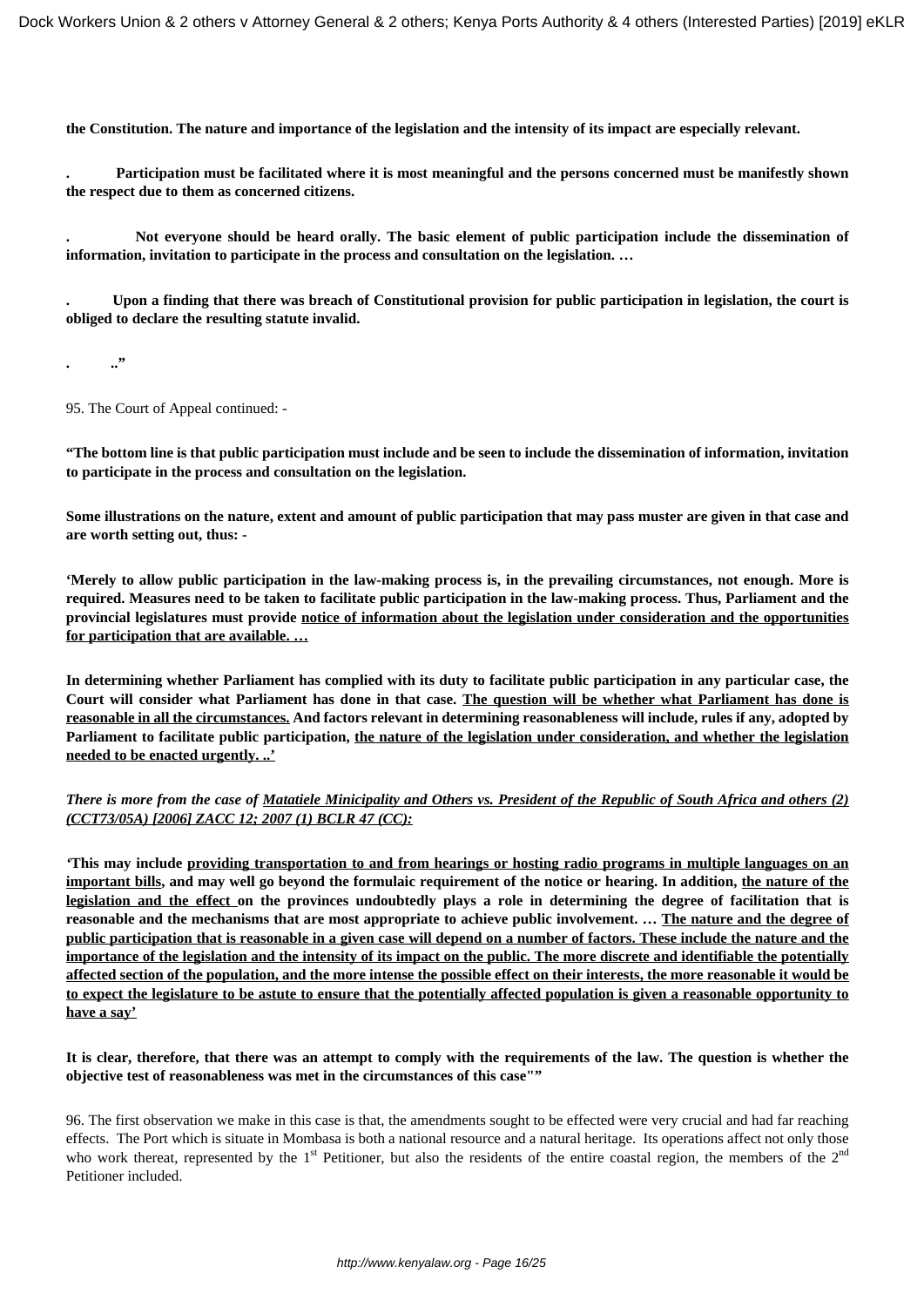97. Secondly, one of the stakeholders was the Coast Parliamentary group who urged the Committee to hold its sessions on public participation in Mombasa. This was not heeded. Thirdly, the period of 6 days given for the submission of memoranda was too short in the circumstances of this case. The timelines given were not adequate and it was not demonstrated that there was any serious urgency to justify the short period of 6 days. The consultative meeting held at Sun Africa Hotel, was a ministerial briefing by the 2<sup>nd</sup> Respondent and did not amount to public participation.

98. From case law and the jurisprudence emerging on public participation, there should be adequate time to enable public participation. Even Parliamentary timelines should not be allowed to defeat the crucial Constitutional principle of public participation. The Parliamentary timelines and standing orders should give way to compliance with the Constitutional dictate.

99. Further, the notice did not contain the nature and effect of the proposed amendments. The necessary information was lacking. The notice published in the *Dailies* of 10/4/19 did not contain any information regarding the proposed amendments to enable first, knowledge as to what was contained therein and second, any meaningful participation in the proposed public participation.

100. Unlike the other notices in the same *Daily Nation* of the same day in respect of *the Narcotics Drugs and Psychotropic Substances (Control) (Amendment) Bill, 2019, the National Disaster Management (Authority) Bill (National Assembly Bill, 2019)* and *The employment (Amendment) Bill (National Assembly) Bill, 2019* which contained adequate and elaborate explanation and information, the notice of impugned amendment was lacking in detail. The notice was in total breach of the principles set out in the South African Case of **Doctor's for Life International** as approved by the Court of Appeal in the **Kiambu County Government & 3 others vs. Robert N. Gakuru & others (supra).**

101. We have also looked at the copies of the memoranda submitted by the so called *maritime industry associations*. Not only do they look similar in print and content and form, they seem to have been produced by the same person. In the natural course of events, it is highly unlikely that **Mohamed Omari Suleiman and Abdalla Mohamed Mwabungale** of **Mbita Point Boat Operators** in Homa Bay, the **National Industrial Training Authority** of Nairobi, **Transporters Association** of Mombasa and **Beach Cleaners Association** in Kwale and Lamu, would have same wordings and use similar fonts in their respective memoranda.

102. For the foregoing reasons, we are of the opinion that although there was some attempt to hold some modicum of public participation, the same was not reasonable in the circumstances. The notice and period given was too short. There was no information given regarding the proposed amendments to allow any meaningful or any public participation at all. By publishing the notice in the Dailies and giving a short period of 6 days, the  $3<sup>rd</sup>$  Respondent cannot purport to have satisfied the constitutional requirement of facilitating public participation.

103. The foregoing notwithstanding, what was contained in the Bill was a proposed introduction of **Section 4A** which provided as follows: -

### **"4A Notwithstanding any other provision of this Act, the Cabinet Secretary may, on the recommendation of the Authority, by notice in the Gazette and subject to such conditions as may be appropriate, exempt any Government entity or enterprise from any provision of this Act where such exemption is in the public interest and in furtherance of Government policy."**

This is what was specifically contained in the Bill that was published on 29/3/19 and subjected to the purported public participation.

104. However, after deliberations, the Committee found the proposed amendment to be too substantive in nature because of the raft powers that would have been placed in the hands of the  $2<sup>nd</sup>$  Respondent, that it rejected the same. Instead, it proposed amendments to **Sections 2 and 16 of the Act** by introducing a *'national shipping line'* and excepting the *'national shipping line'* from the provisions of **Section 16 (1) of the Act***.* That *per se* did not change the nature and texture of the Act.

105. When the Bill was sent to the President for assent, he exercised his powers under **Article 115 of the Constitution** by noting his reservations and referred it back to the 3<sup>rd</sup> Respondent for reconsideration vide his Memorandum dated 18/6/19. The President's reservations were considered and approved by the relevant committee on  $27/6/19$ . The same was subsequently passed by the  $3<sup>rd</sup>$ Respondent and assented to, and published on 9/7/19. The final text that was passed and assented to was in the following terms: -

**"(1A) The provisions of subsection (1) shall not apply to a shipping line owned or controlled by the Government".**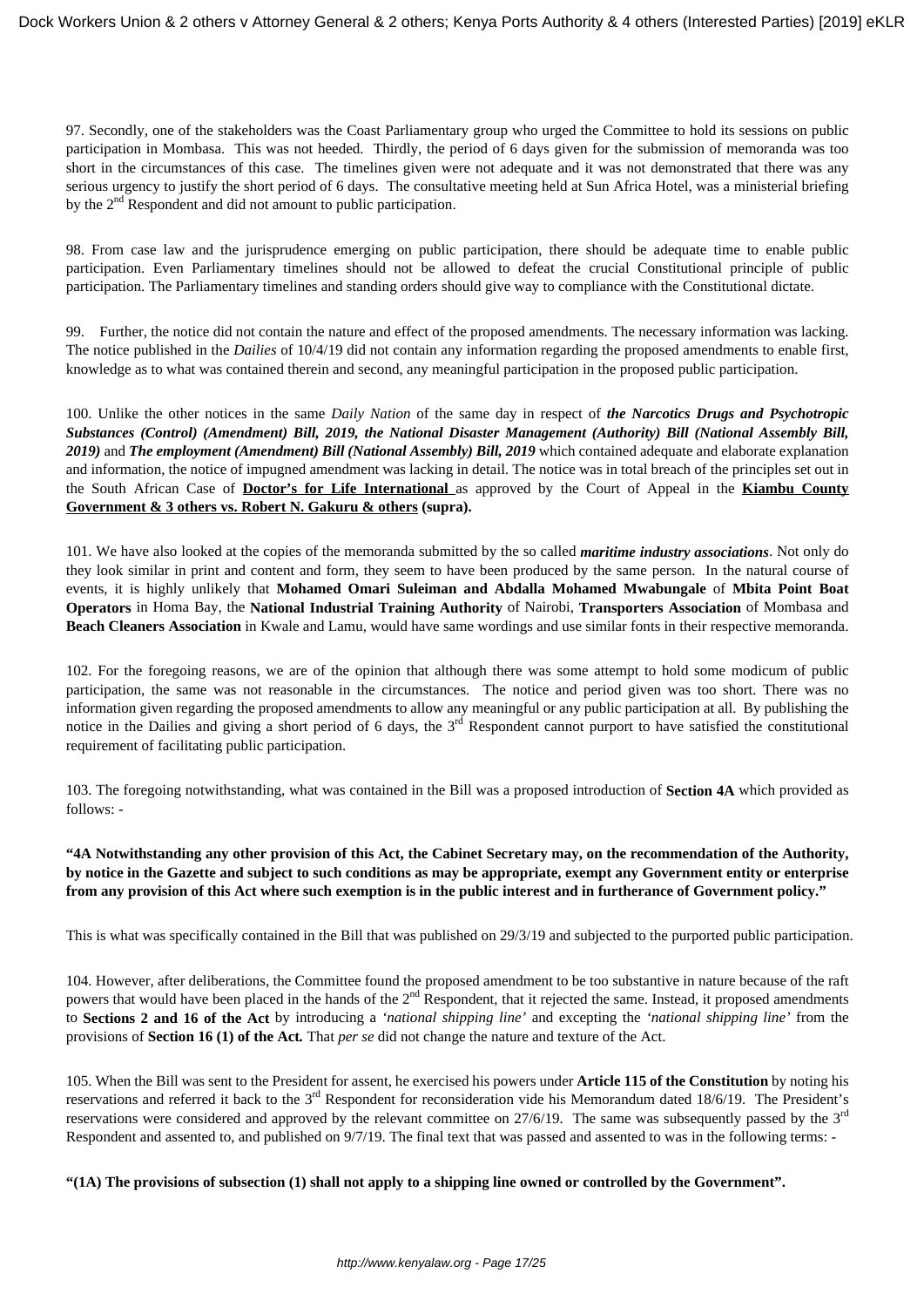106. Two issues arise from that act of his Excellency the President. Firstly, the Petitioners contended that by the nature of his reservations and recommendation, there should have been public participation on the same. Secondly, the text of His Excellency's reservations suggests and indeed confirms that the amendment that was published and submitted for public participation is completely different from what was intended and finally enacted as the amendment to **Section 16 of the Act.**

107. The Respondents quite rightly submitted that, it is not necessary to submit the President's reservations and recommendation under **Article 115 of the Constitution** to public participation*.* This is borne by **sub-article (2) of Article 115** which limits the procedure to Part 4 of Chapter 8 of the Constitution. It should be recalled that public participation to parliamentary legislation is under **Article 118** which is under **Part 5 of Chapter 8 of the Constitution.** (See also the Court of Appeal's decision in **Pevans East Africa Limited & Another vs. Chairman, Betting Control & Licensing Board & 7 others [2018]).**

108. However, the present case is different from the case of **Pevans East Africa Limited & Another vs. Chairman, Betting Control & Licensing Board & 7 others (supra).** In the **Pevans Case (supra),** the President's reservations were that the National Assembly applies a uniform percentage of 35 instead of the various percentages contained in the Finance Bill that had been submitted to him. That reservation and recommendation did not change the letter and spirit of what had been proposed in the original bill and subjected to public participation.

109. In the present case, the reservations and recommendation changed the entire nature, texture, letter and spirit of not only the amendment contained in the Bill, but the Act itself.

110. What was contained in the Bill was an amendment to introduce **Section 4A** and allow the  $2<sup>nd</sup>$  Respondent to exempt any Government entity from the application of any provision of the Act where such exemption is in the public interest and in furtherance of Government policy. The amendment passed by the 3rd Respondent retained the restriction in **Section 16 of the Act** of any ship owner, except one wholly owned by the government from, *inter-a-lia*, operating any port in Kenya. However, the President's reservations and recommendation was to the effect that, a body not wholly owned by government but in which the government has a majority shareholding could control and operate a port in Kenya.

111. The Memorandum by the President dated 18/6/19 stated, *inter-a-lia*: -

### **"The amendment proposed to the Act initially read as follows-**

**4A. …**

**The intention in proposing the amendments was to empower the Cabinet Secretary to exempt any Government entity or enterprise from the provisions of the Act, including the provisions of section 16(1).**

**There was also a proposed specific amendment to section 16 to exempt the Kenya National Shipping Line from the restrictions imposed under section 16(1).** (Underlining ours)

**Section 16 (1) of the Act imposes a restriction on shipping lines from providing certain services, including service as ...** 

**The proposed amendments were, however, rejected by the House and instead it introduced a new subsection 16(1A) as follows-"**

### **(1A) The provisos of subsection (1) shall not apply to a shipping line owned or controlled by the Government."**

112. His Excellency the President proposed that Section 16 (1A) be amended to read: -

### *"(1A) The provisions of subsection (1) shall not apply to a shipping line owned or controlled by the Government"*

113. Based on the foregoing it would appear that the reservations by the President was based on a proposed legislation which had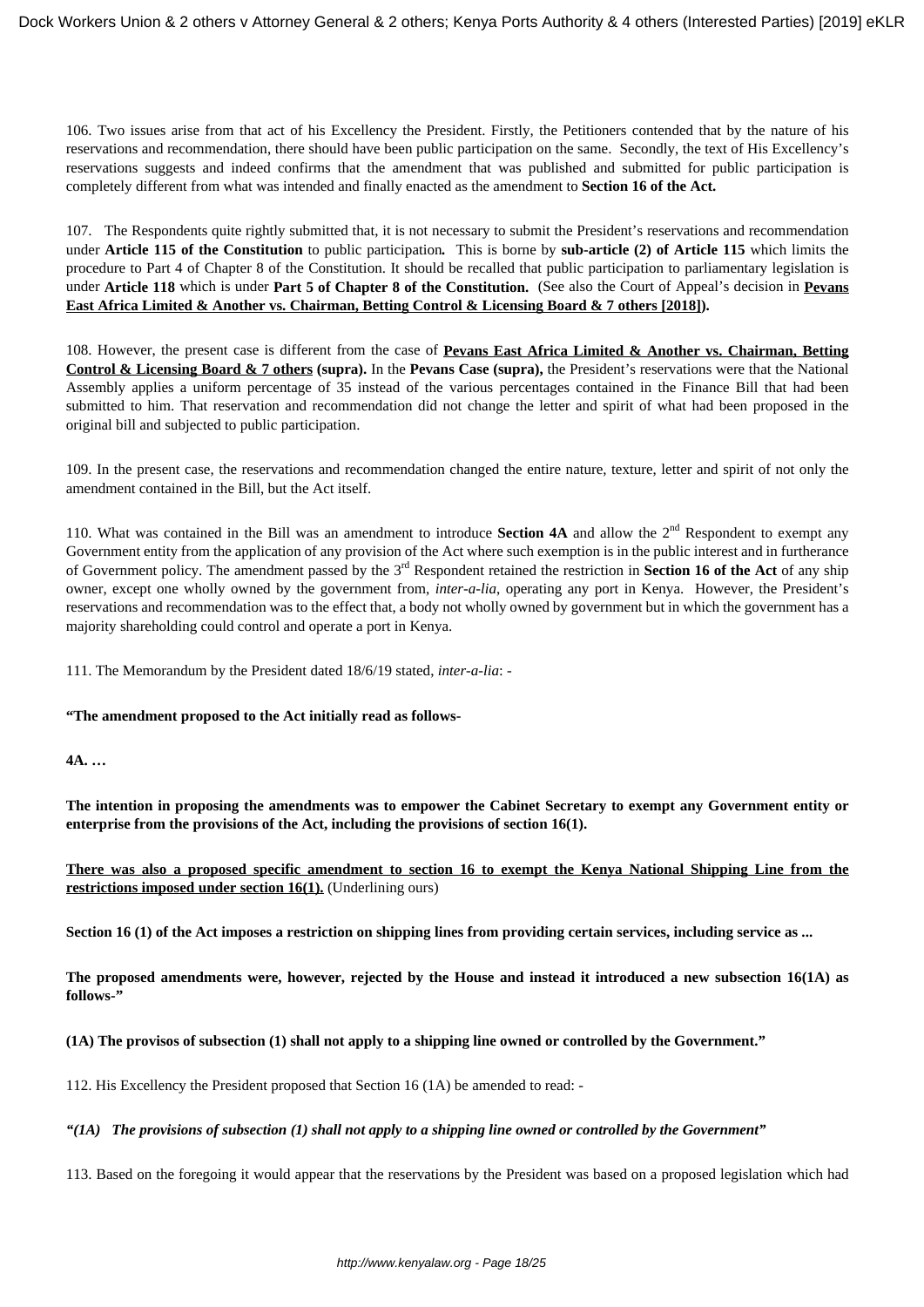neither been the subject of debate in the  $3<sup>rd</sup>$  Respondent nor had undergone public participation.

114. It is the introduction of the words *"… or controlled"* that irked the Petitioners. The irritation of the Petitioners by the introduction of the said words is understandable as it has far reaching consequences. It allows an entity where the government may have nominal control to undertake the services set out in **Section 16(1) of the Act** which had hitherto been restricted. It is for this reason that the Petitioners, albeit mistakenly contended that the CT 2 had been privatized.

115. From the foregoing, it would appear to us that His Excellency the President had in mind a proposed amendment that was different from that contained in the Bill and submitted for public participation. In our further view, His Excellency was clear in his mind that what was to be contained in the Bill should have included *'a specific amendment to Section 16 of the Act to exempt the Kenya National Shipping Line from the restrictions imposed under section 16'.* Unfortunately, this was not the case. What was published and submitted for the purported public participation was **Section 4A***.*

116. In this regard, to the extent that the reservations and recommendation of His Excellency the President were not part of what was published and subjected to the purported public participation, the same could not have been dealt with under Part 4 of Chapter 8 without the application of **Article 118 of the Constitution.** 

117. Accordingly, it is our opinion and we so hold, that due to the nature and import of the proposed amendment by His Excellency the President, his reservations and recommendation should have been subjected to public participation before being enacted into law.

118. n view of the foregoing, we hold that the amendment and introduction of *Section 16 (1A) to the Act* was in violation of **Articles 10 and 118 of the Constitution.** To that extent, the said amendment is unconstitutional, null and void and of no consequence.

#### **Whether it was proper to amend Section 16 of the Act through a** *Statute Law (Miscellaneous Amendments) Act, 2019*

119. The next issue was that the amendment of **Section 16** through a statute law (miscellaneous amendments) bill*,* was irregular. That the amendments were substantive and not merely minor, non-controversial and/or generally house-keeping amendments. The Respondents and the  $1<sup>st</sup>$  to  $4<sup>th</sup>$  Interested Parties were of the opinion that there was nothing wrong in the amendments being contained in a statute law (miscellaneous amendments) bill.

120. In addition, Mr. Nyamodi submitted that since this issue was never raised in the petition or in the evidence on record and was first raised by Mr. Ochieng in his submissions, it is not open for our consideration. Mr. Nyamodi referred us to the decision of this Court in **Clips Limited vs. Brands Imports (Africa) Limited formerly named Brand Imports Limited [2015] eKLR** wherein the Court held that new issues cannot be raised in submissions.

121. We have considered Mr. Nyamodi's objection and the decision he referred us to. In that decision, the Court held: -

### **"However, it is trite law that new issues cannot be raised in submissions. Korir J in the case of Republic vs. Chairman Public Procurement Administrative Review Board & another Ex parte Zapkass Consulting and Training Limited & another [2014] held that:**

 **The Applicant, the respondents and the interested party all introduced new issues in their submissions. Submissions are not pleadings. There is no evidence by way of affidavits to support the submissions. New issues raised by way of submissions are best ignored."**

**Furthermore, it is trite law that documentary evidence cannot be annexed to submissions and consequently the Court ought to ignore the same. The Court of Appeal in Douglas Odhiambo Apel & another vs. Telkom Kenya Limited Civil Appeal No. 115 of 2006, upheld the trial Court's decision to disregard evidence that had been attached to submissions."**

122. It is clear from the foregoing that, the Court was dealing with new issues that were raised by way of new material in the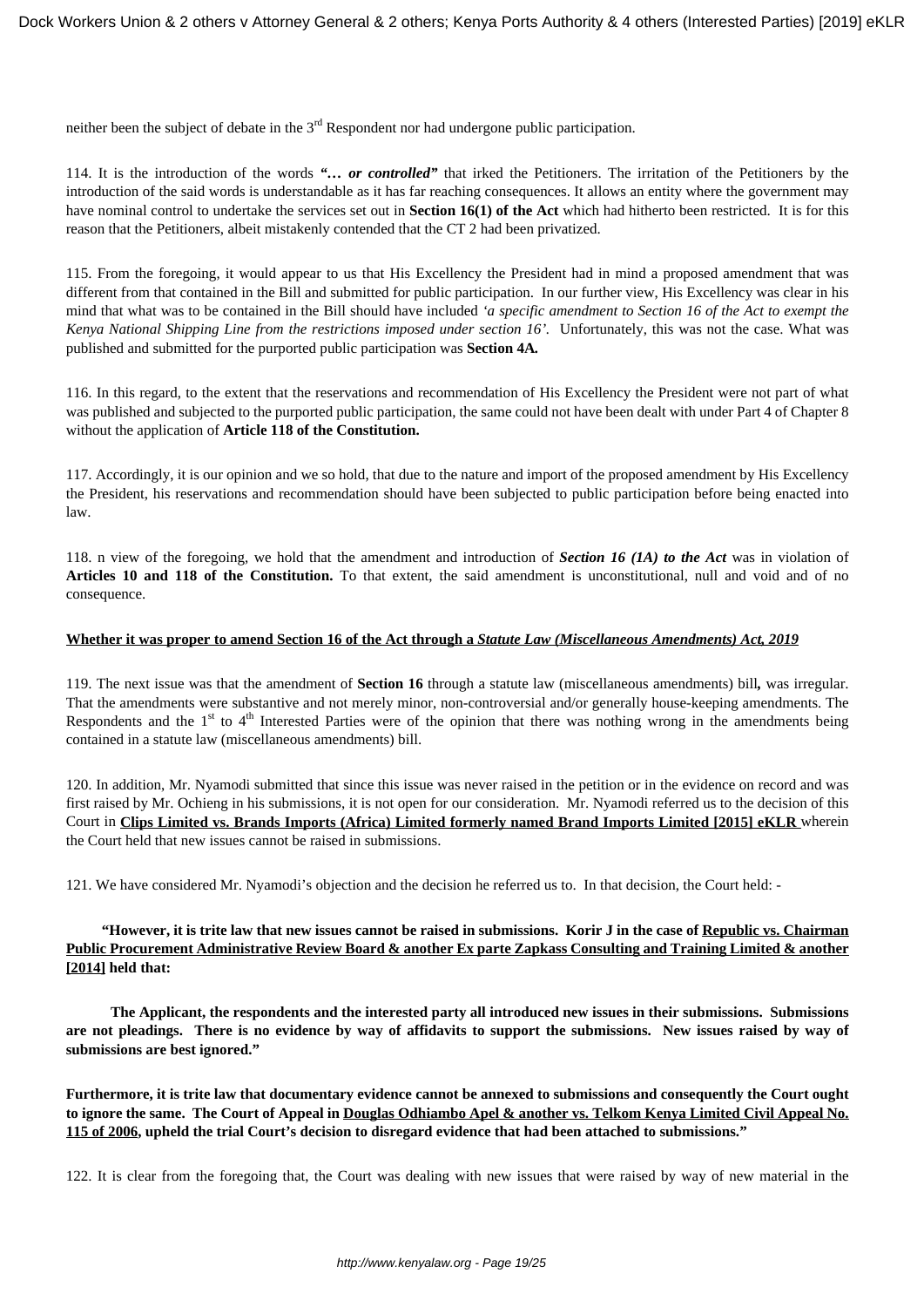submissions. In the present case, the issue raised in the petition was that the process of the impugned amendment was unconstitutional. The evidence of this unconstitutionality is abundantly before the Court by way of the petition, the affidavits as well as the Bill itself.

123. Further, the relevant Committee of the  $3<sup>rd</sup>$  Respondent itself addressed the issue in its report dated 05/06/2019 as follows:

#### **"4 COMITTEE OBSERVATIONS**

**The committee while considering the Bill made the following key observations;**

**1. The proposed amendment is substantive in nature since it seeks to allow the Cabinet Secretary to exempt an organization from the application of the Act hence ought not to be contained in a Statute Law (Miscellaneous) Amendment Bill, whose purpose is to make minor amendments to existing statutes. The merits of the proposed amendment should be considered in a substantive amendment Bill to the Merchant Shipping Act, No. 4 of 2009. …"**

124. From the foregoing, it is clear that the 3<sup>rd</sup> Respondent raised this issue in the Committee's observations which were placed before this Court by both the  $2<sup>nd</sup>$  and  $3<sup>rd</sup>$  Respondent. This Court cannot therefore shut its eyes to the same.

125. Statute law (miscellaneous amendments) bills are sometimes referred to as *Omnibus Bills.* They ordinarily contain amendments to several Acts of Parliament*.* It is a law that covers a number of diverse and unrelated subjects. It is for expediency, to save Parliamentary time.

126. In **Law Society of Kenya vs. Attorney General (supra)** the five Judge bench observed: -

**"It is therefore clear that both on policy and good governance, which is one of the values and principles of governance in Article 10 of the Constitution, omnibus amendments in the form of Statute Law Miscellaneous legislations ought to be confined only to minor non-controversial and generally house-keeping amendments."**

127. In **Okiya Omtatah Okoiti vs. Communications Authority of Kenya & 21 others [2017],** the Court held: -

**"That this (minor non-controversial amendments) is the norm is clearly discernible from the practice adopted in most jurisdictions, though the practice is not consistent. According to the Western Australia, Legislative Council, Standing Committee on Uniform Legislation and Statutes Review, Report 21, October, 2007, pp. 5-6:**

**'An omnibus bill is an avenue for making general housekeeping amendments to legislation. It is designed to make only relatively minor, non-controversial amendments to various acts and to repeal acts that are no longer required. Omnibus bills assist in expediting government business by reducing the number of separate amendment bills that deal with relatively minor amendments and repeals. They also help to weed out spent or redundant legislation from the statute book. The Department of the Premier and Cabinet has overseen the preparation of the bill to try to ensure that amendments about which there is some contention or complexity, or that make some substantive change to the law are not included.'**

*This position is similar to that adopted by the Canadian Legislature in regard to omnibus bills as expounded in Canadian Miscellaneous Statute Law Amendment Program that only minor, non-controversial amendments are allowed to be made to a number of federal statutes at once in one bill."*

128. Finally, in **Josephat Musila Mutual & others vs. Attorney General & 3 others [2018] eKLR**, the Court held: -

**"In that regard therefore, statute Law (Miscellaneous Amendments) bill, cannot be used to make serious or substantial amendments to a statute or legislation as parliament did in this case of the Auctioneers Act, (No.5 of 1996). Looking at the amendments effected through this Statute Law (Miscellaneous Amendments) Act, they were quite substantial and affected the composition of the Auctioneers Board at any one time should circumstances necessitate change of status of a member or members of the Board as contemplated by section 3(3) of the Act."**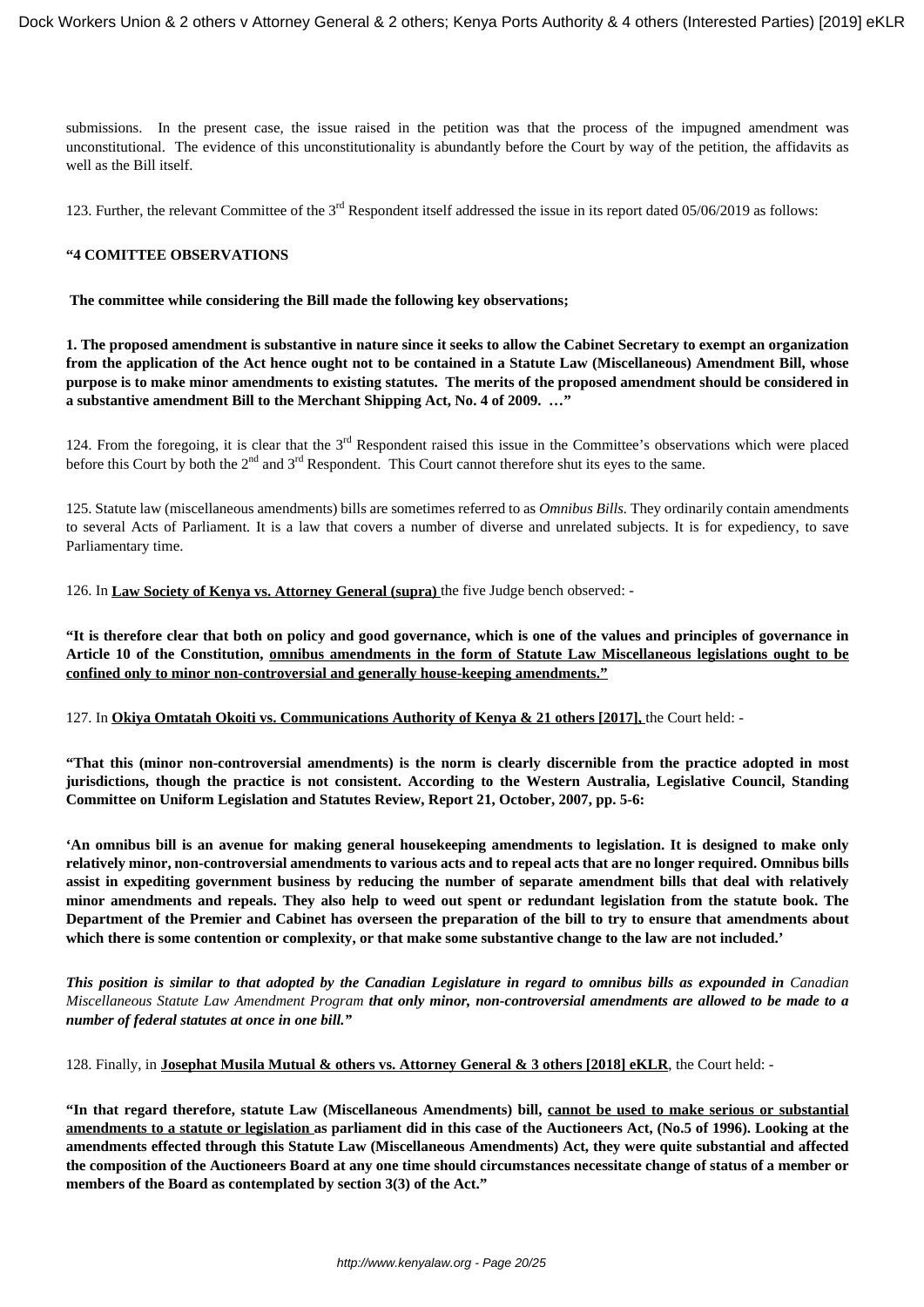129. It is clear therefore that from available jurisprudence, statute law (miscellaneous amendments) bills are for minor noncontentious amendments such as grammar, correction of errors and such simple matters. Such bills should not contain substantive and important legislation which should be contained in independent bills.

130. Looking at the amendment effected by **Section 16 (1A),** it is evident that the same cannot be said to have been minor or noncontroversial. It was substantive in nature and had far reaching effects on Maritime operations in this country.

131. To this Court, such a change in policy through legislation would have required robust debate in the National Assembly accompanied by effective and satisfactory public participation through a substantive separate independent bill. As already held, because the amendment was contained in an omnibus statute law (miscellaneous amendments) bill, the notice in the Dailies of 10/4/19 for public participation was lacking in detail as to its intention and effect.

132. In this regard, we find that the 3rd Respondent should not have included the impugned amendment in the omnibus *Statute Law (Miscellaneous Amendments) Bill, 2019.* That being the case, the amendment cannot stand.

### **Whether the Memorandum of Understanding is unconstitutional**

133. We now turn to the issue of the MOU. The Petitioners claim that through newspaper reports and advertisements, social media and online reports and writings on the MOU, they came to know that the Government had through the 2<sup>nd</sup> Respondent entered into the MOU with the 2<sup>nd</sup> Interested Party over the privatization and/or transfer of operations and management of CT2. The Petitioners allege that the MOU is shrouded in secrecy and lack of transparency and there was no public participation. The Petitioners seek a declaration that the MOU is illegal and unconstitutional for lack of public participation. The Petitioners are apprehensive that if allowed to stand the MOU will result in job losses. It is also a threat to livelihoods of the people of Mombasa and of Kenya generally. The Petitioners accuse the Respondents of exercising their mandate contrary to the provisions of the Constitution.

134. The 2<sup>nd</sup> Interested Party acknowledged the existence of the MOU which was entered into between the 2<sup>nd</sup> Respondent and itself on 16/8/18. The purpose of the MOU was to strengthen KNSL as a competitive operator in the maritime sector by utilizing the  $2<sup>nd</sup>$ Interested Party's worldwide shipping network, capacity and capability in port and ship operations.

135. The 2<sup>nd</sup> Respondent further averred that the Government through its agencies, enters into MOUs all the time. The expectation that the public ought to be involved in the negotiations, drafting and selection of parties for such MOUs is not feasible. The  $2<sup>nd</sup>$ Respondent denies that it exercised its mandate contrary to Articles 73, 201 and 232 of the Constitution.

136. It is noted that the much discussed MOU is not before this Court as the Petitioners have not filed the same. Although none of the parties deny its existence, the Court cannot say with any degree of certainty the date or indeed the parties thereto. The terms and conditions are also not known to the Court. The Petitioners who are challenging the MOU have stated that they too have not seen the same. The Petitioners' claim that the CT2 has been privatized and that as a result jobs will be lost, are based on newspaper reports and advertisements, social media and online reports and writings on the MOU.

137. The question this Court now has to ask itself is whether the Petitioners can authoritatively ask the Court to declare unconstitutional a MOU they have neither seen nor are privy to. Can mainstream and social media reports form the basis for seeking the declaratory orders the Petitioners seek herein" Further, can this Court declare the MOU which has not been placed before it unconstitutional" In **Kenneth Nyaga Mwige vs. Austin Kiguta & 2 others [2015] eKLR**, the Court of Appeal dealt with a document that had been marked for identification but not produced as an exhibit and this is what it said:

**"Once a document has been marked for identification, it must be proved. A witness must produce the document and tender it in evidence as an exhibit and lay foundation for its authenticity and relevance to the facts of the case. Once this foundation is laid, the witness must move the court to have the document produced as an exhibit and be part of the court record. If the document is not marked as an exhibit, it is not part of the record. If admitted into evidence and not formally produced and proved, the document would only be hearsay, untested and an unauthenticated account."**

138. By parity of reasoning, the MOU not being produced before the Court, is only hearsay, untested and an unauthenticated account. A party wishing the Court to pronounce itself on a document must produce it for the Court to consider the same. The MOU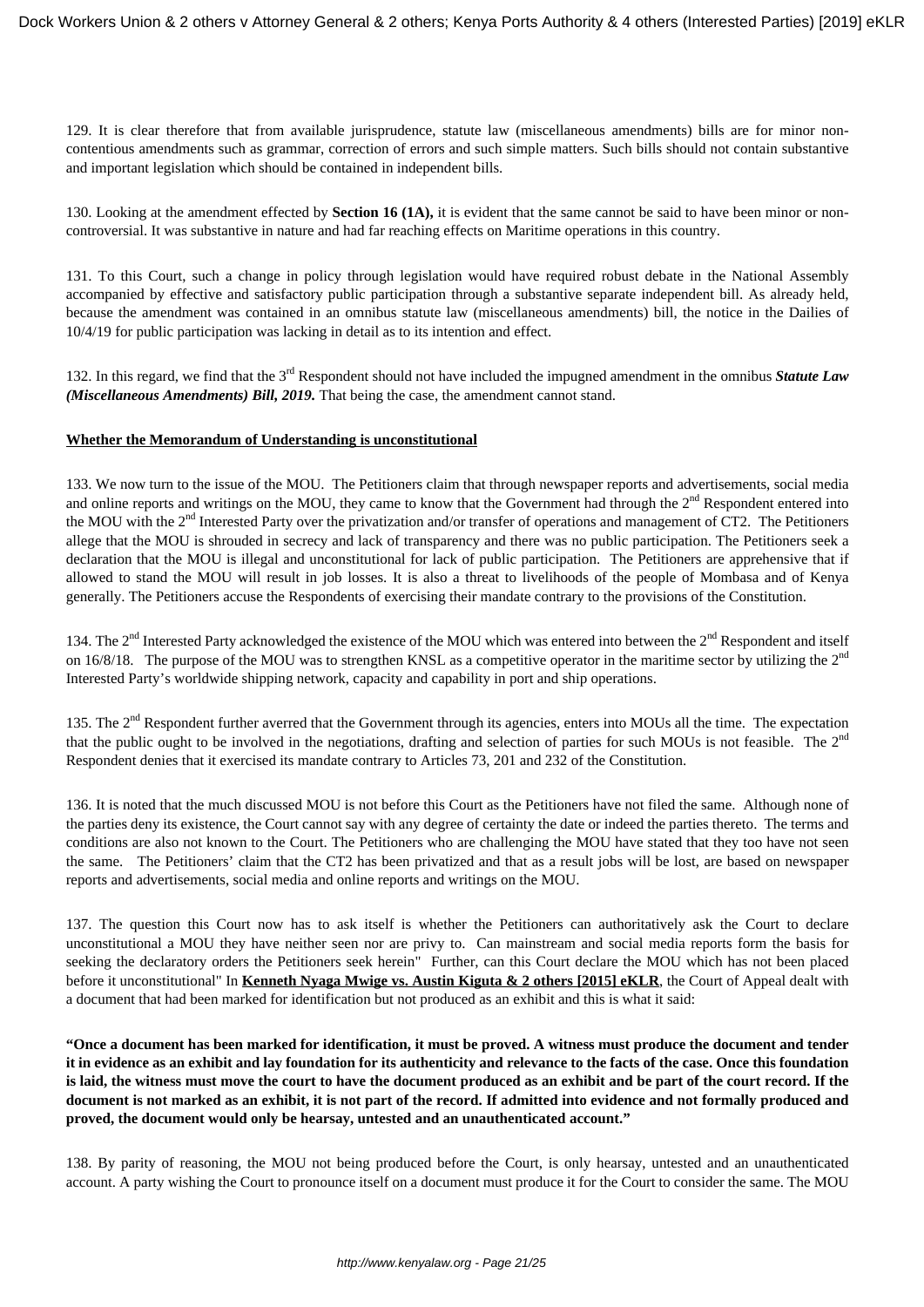is not part of the record and the Court cannot allow itself to fall into the error of making any declarations thereon as sought by the Petitioners. For the Court to purport to consider and make a pronouncement on an MOU that has not been produced before it would be to act contrary to its character and to enter upon the realm of speculation.

139. Further, it is trite law that he who alleges must prove. Section 107 of the Evidence Act provides:

### **"(1) Whoever desires any court to give judgment as to any legal right or liability dependent on existence of facts which he asserts must prove those facts exist.**

**(2) When a person is bound to prove the existence of any fact it is said that the burden of proof lies on that person."**

140. The Petitioners would want this Court to believe that the MOU infringes upon the Constitutional rights of the persons they represent. The burden of proving the allegations lay squarely upon the Petitioners. In **Godfrey Paul Okutoyi (suing on his own behalf and on behalf of and representing and for the benefit of all past and present customers of banking institutions in Kenya) vs. Habil Olaka – Executive Director (Secretary) of the Kenya Bankers Association Being sued on behalf of Kenya** Bankers Association) & another [2018] eKLR, the High Court stated at paragraph 55 and we agree:

**"It is a principle of law that he who asserts must prove, and in this regard, Section 107(1) of the Evidence Act (Cap 80) provides that** "*Whoever desires any court to give judgment as to any legal right or liability dependent on the existence of facts which he asserts, must prove that those facts exist***". It is therefore the duty of the person who asserts that there is a breach of section 44 of the Banking Act to prove by evidence that that indeed is the case. That is why section 109 of the Evidence Act again provides that** *"The burden of proof as to any particular fact lies on the person who wishes the court to believe in its existence, unless it is provided by any law that the proof of that fact shall lie on any particular person"*

141. In order to discharge their burden of proof, it was incumbent upon the Petitioners to produce the MOU for the Court's perusal, consideration and determination as to its Constitutionality or otherwise. As to why the MOU has not been filed, the Petitioners state that a request for a copy of the MOU was made to the  $1<sup>st</sup>$  Interested Party which however directed them to the parent ministry. The 2<sup>nd</sup> Respondent denies ever receiving a request for the MOU from the Petitioners. Clearly no effort was made to obtain a copy of the MOU from the parent ministry. Even if the ministry had declined to give a copy of the MOU to the Petitioners after request, that would not have been the end of the road for them. It was still open to the Petitioners to apply to this Court for the production of the MOU under Article 35 of the Constitution and the Access to Information Act No. 31 of 2016. It is therefore not enough for the Petitioners to state that they made a single attempt to obtain a copy of the MOU. The Court finds that no effort to obtain the MOU has been demonstrated to its satisfaction. The Petitioners cannot therefore be heard to complain that they were denied access to the MOU. Without having sight of the MOU therefore, the Court is unable to make a determination thereon one way or the other. The Petitioners have failed to discharge the burden of proof placed upon them by Section 107(2) of the Evidence Act.

142. The Petitioners' opposition to the MOU is that CT 2 will be privatized. To the Petitioner, the operations of CT 2 are best left to 1<sup>st</sup> Interested Party being a state corporation which is more concerned with *"maintaining big employment as a way of creating and* sustaining jobs for the citizens than maximization of profits". The 2<sup>nd</sup> Interested Party being a private foreign company driven by profit will proceed with automation of operations at CT 2 thereby leading to loss of over 4,000 jobs. For the  $2<sup>nd</sup>$  Respondent, Mr. Kamau Karori submitted that the Government of the day has the legitimate mandate to formulate policy.

143. The doctrine of separation of powers is central to our Constitution. The 3 arms of government that is the Executive, Legislature and the Judiciary are all bound by the doctrine. It is accepted that although the arms of government are interdependent, forming one unitary government, each is independent, has a specific mandate and none should encroach on the territory of the others. In **Mumo Matemu vs. Trusted Society of Human Rights Alliance & 5 others [2013] eKLR** the Court of Appeal had this to say:

**"It is not in doubt that the doctrine of separation of powers is a feature of our Constitutional design and a pre-commitment in our Constitutional edifice. However, separation of powers does not only proscribe organs of government from interfering with the other's functions. It also entails empowering each organ of government with countervailing powers which provide checks and balances on actions taken by other organs of government. Such powers are, however, not a license to take over functions vested elsewhere. There must be judicial, legislative and executive deference to the repository of the function. We therefore agree with the High Court's dicta in the petition the subject of this appeal that:**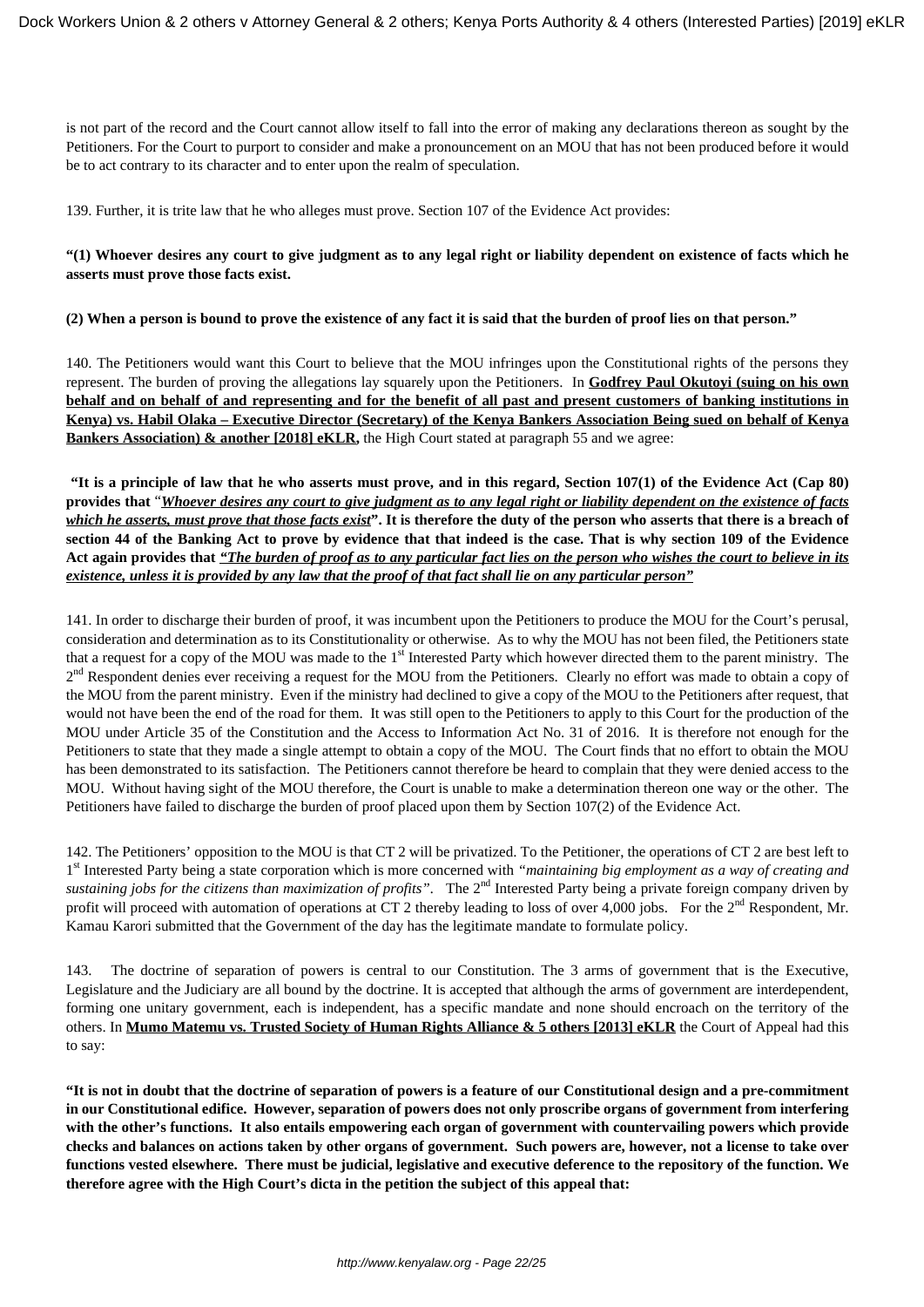**"[Separation of powers] must mean that the courts must show deference to the independence of the Legislature as an important institution in the maintenance of our Constitutional democracy as well as accord the executive sufficient latitude to implement legislative intent. Yet, as the Respondents also concede, the Courts have an interpretive role - including the last word in determining the Constitutionality of all governmental actions..."**

144. It is to be noted that the formulation and implementation of policy are within the province of the Executive. The right of the Executive to formulate policy is anchored in the Constitution. In **Kenya Airports Authority vs. Mitu-Bell Welfare Society & 2 others [2016] eKLR**, the Court of Appeal stated:

**"With this in mind, the role of the legislature is to make laws and policy and that of the executive is to implement those laws and policies. The role of the judiciary is to interpret the policies and laws as enacted and approved by the legislature and executive. Generally, courts have no role to play in policy formulation; formulation of government policy is a function best suited for the executive and legislature. In Marbury -vs- Madison – 5 US. 137 it was stated that:**

**"The province of the court is solely, to decide on the rights of individuals and not to enquire how the executive or executive officers perform duties in which they have discretion."**

The Court went on to state:

**"It is our considered view that under the political question doctrine, a court has no jurisdiction to make orders relating to policy formulation or give guidelines on who should participate in the formulation of government policy."**

145. It is clear from the foregoing that Courts generally have no role in policy formulation and implementation. That is the province of the Executive. Courts may however intervene and interfere with the Executive's role where the rights of individuals are denied, violated or infringed or threatened as provided in Article 23(1) of the Constitution:

### **"The High Court has jurisdiction, in accordance with Article 165, to hear and determine applications for redress of a denial, violation or infringement of, or threat to, a right or fundamental freedom in the Bill of Rights."**

146. The Constitution of Kenya is the supreme law of the land and the Executive must carry out its mandate within the limits prescribed by the Constitution. Where the Executive acts outside these limits, the Courts are mandated by the same Constitution to inquire into the Constitutionality of the Executive's actions. This was the holding by in **Law Society of Kenya vs. Attorney** General & another [2016] eKLR, where the Court stated:

**"191. We hold that this Court has the power to enquire into the Constitutionality of the actions of Parliament notwithstanding the privilege of inter alia, debate accorded to its members and its proceedings. That finding is fortified under the principle that the Constitution is the Supreme Law of this country and Parliament must function within the limits prescribed by the Constitution. In cases where it has stepped beyond what the law and the Constitution permit it to do, it cannot seek refuge in illegality and hide under the twin doctrines of parliamentary privilege and separation of powers to escape judicial scrutiny.**

**192. In our view the doctrine of separation of powers must be read in the context of our Constitutional framework and where the adoption of the doctrine would clearly militate against the Constitutional principles the doctrine must bow to the dictates of the spirit and the letter of the Constitution…"**

147. In the instant case, the 2<sup>nd</sup> Respondent has stated the object of the MOU is to revive the KNSL through which Government would achieve the critical Blue Economy agenda; improve port operations efficiency and make the Kenyan coastline and the port of Mombasa the region's leading transit and transshipment hub; to turn the Kenya National Shipping Line into a robust shipping line with the goal of being amongst the top 5 at the port of Mombasa; increase the country's competitiveness and reduce the cost of doing business; employment creation.

148. Our view is that the Executive has the mandate to improve port operations and should have the unfettered discretion and be free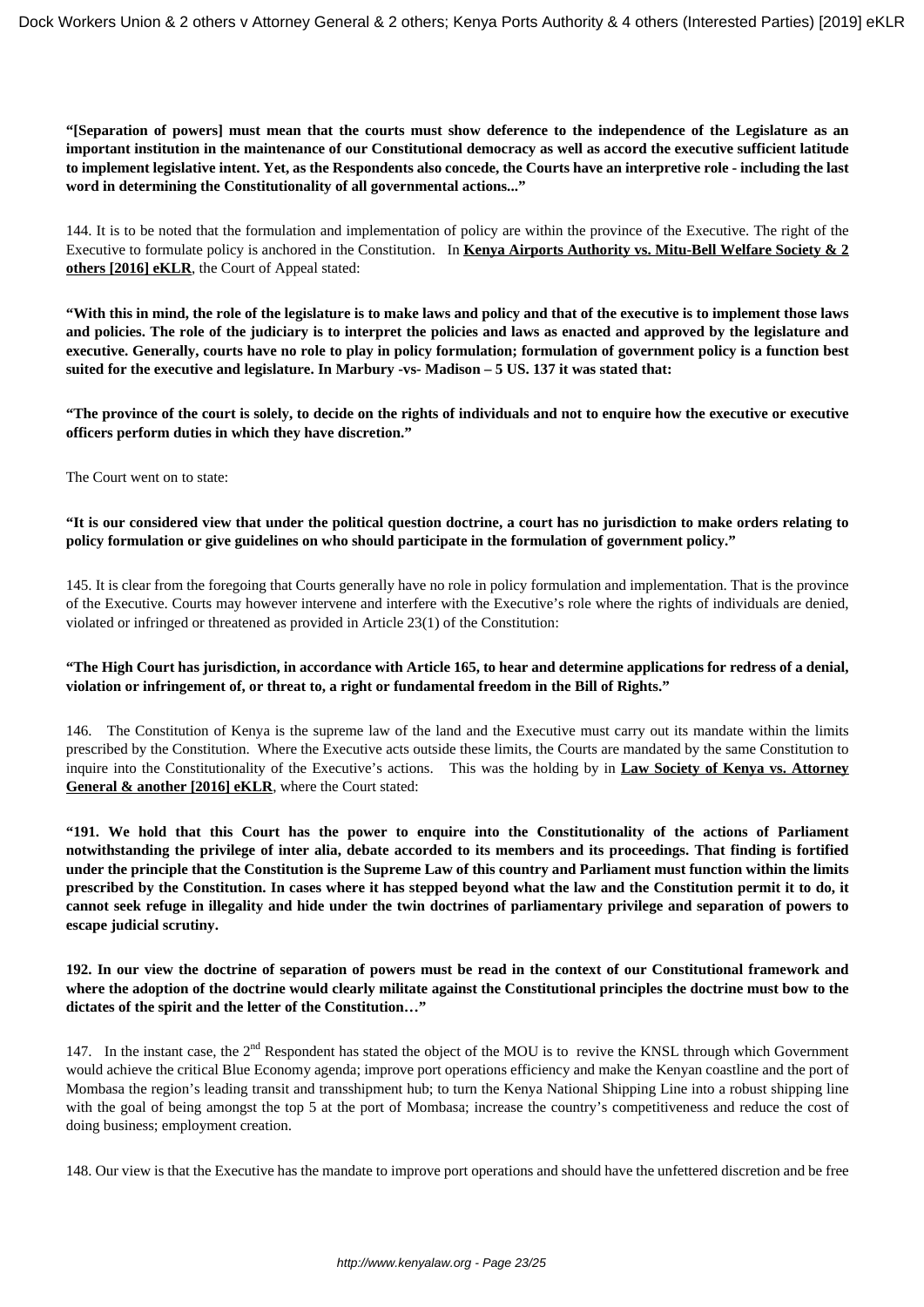to engage with any party and enter into strategic partnerships and collaborations for the purpose of improving its performance in the maritime sector. This must, however, be done within the confines of the Constitution as stated in foregoing paragraphs.

149. The Petitioners have not demonstrated that the MOU has resulted in the violation of any Constitutional principle or denial, violation, infringement or threat to their fundamental rights. For this Court to interfere with the MOU without proof of such violation would therefore be to encroach on the special mandate of the Executive without any legal justification.

150. The Petitioners have argued that the MOU was entered into before Section 16(1) of the Merchant Shipping Act was amended. The Petitioners aver that the Act having been amended subsequent to the MOU cannot therefore apply retrospectively to validate the MOU, or that the MOU cannot be anchored on the said legislation.

151. We have found that the process of enactment of Section 16 (1A) of the Act was unconstitutional, and we have accordingly impugned the same. Even if our finding on the constitutionality of the aforesaid amendment was to the contrary, the said amendment of Section 16 (1A) would still have run into headwinds because of the principle of retroactivity. The issue of retrospective application of the law was settled by the Supreme Court in the case of **Samuel Kamau Macharia & another vs. Kenya Commercial Bank Limited & 2 others [2012] eKLR** as follows:

### **"As for non-criminal legislation, the general rule is that all statutes other than those which are merely declaratory or which relate only to matters of procedure or evidence are prima facie prospective, and retrospective effect is not to be given to them unless, by express words or necessary implication, it appears that this was the intention of the legislature."**

152. The general rule laid down by the Supreme Court is that all statutes are *prima facie* prospective unless they are declaratory or relate to procedure or evidence. Retrospective effect shall only be given to statute if it is evident by express words or by necessary implication that this was the intention of Parliament. The amendment of Section 16(1) of the Act included a new subsection 16(1A) as follows:

### **"(1A) The provisions of subsection (1) shall not apply to a shipping line owned or controlled by the Government".**

153. From the wording of the new subsection, the amendment is not declaratory. It does not relate to matters of procedure or evidence. Further, nothing in the amendment either by express words or necessary implication would lead one to draw the conclusion that Parliament intended that retrospective effect be given to Section 16(1A) of the Act.

154. In the premises, we find and hold that no document, agreement or instrument executed before the coming into effect of Section 16(1A) of the Act may be anchored in the said section.

### **Disposition**

155. In conclusion we find and hold that the Petitioners have proved their petition on the balance of probability. We accordingly allow the petition in the following terms:

(i) A declaration does issue that the amendment to Section 16 of the Merchant Shipping Act to introduce Section 16 (1A) violates Articles 10 and 118 of the Constitution. To that extent the said amendment is unconstitutional, null and void and of no consequence.

(ii) This being a matter of public interest, parties shall bear own costs.

# **Dated, Signed and Delivered at Mombasa this 4th day of October,**

**2019.**

**E. K. OGOLA A. MABEYA M. THANDE**